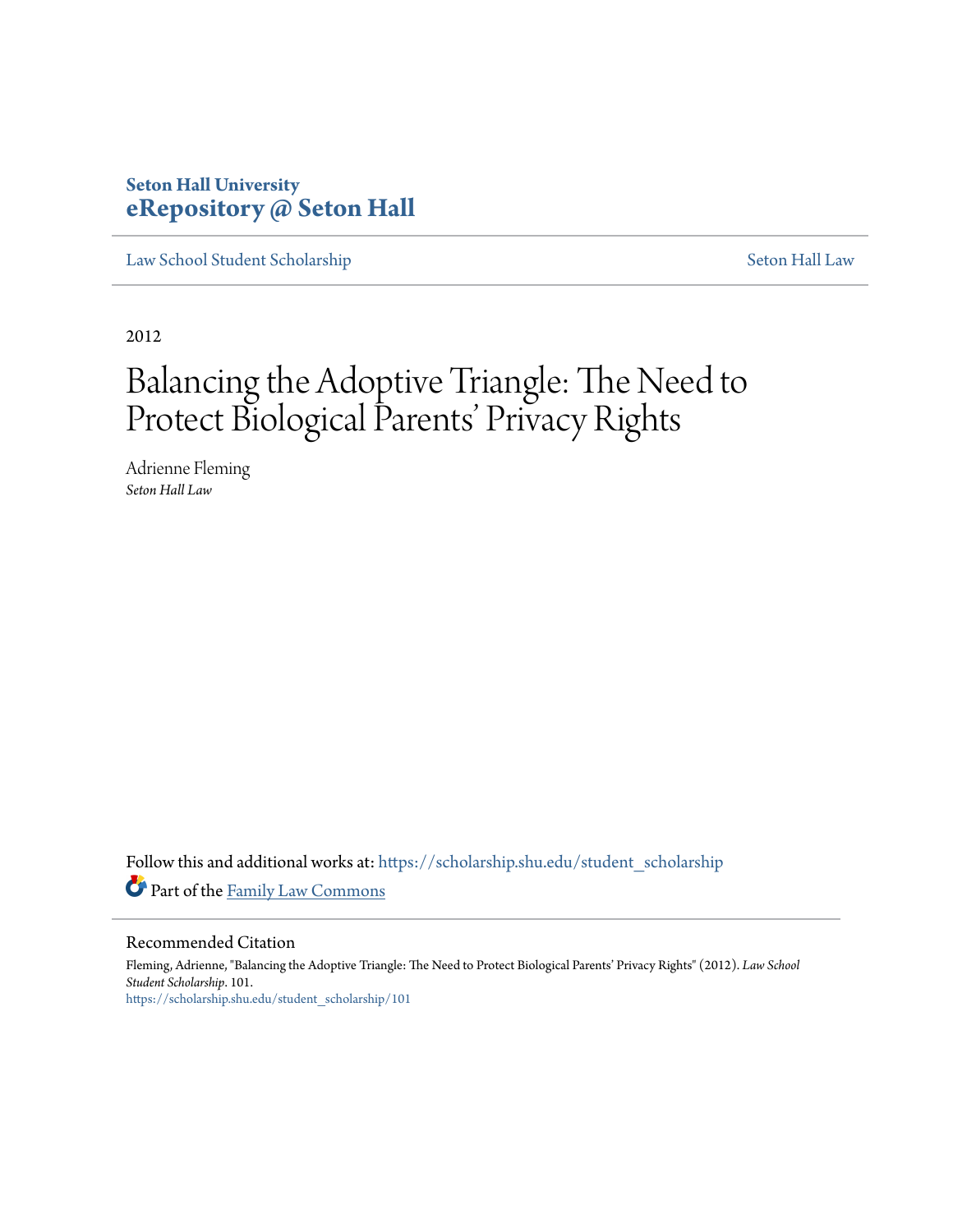# Balancing the Adoptive Triangle: The Need to Protect Biological Parents' Privacy Rights

# Adrienne Fleming

#### **I. Introduction**

Access to adoption records has been fiercely contested for decades, particularly because it involves the right to privacy, which is inherent in the concept of liberty.<sup>1</sup> The Supreme Court has found that the right to privacy – or "the right to be let alone – [is] the most comprehensive of rights and the right most valued by civilized men.<sup>22</sup> The desire to be left alone is intricately intertwined with a biological parent's decision to place her child for adoption. On the other hand, adoptees assert that they have a "right" to know their heritage. In order to reach a middle ground and balance the competing interests of the parties involved, many states have made significant advancements with regard to openness in the adoption process by (1) allowing adoptees to access non-identifying information, (2) creating a voluntary access registry, and (3) judicially authorizing "open adoptions" when deemed in the child's best interest.

Part II of this paper reviews the historical roots of adoption in the United States and the shift in adoption statutes from confidentiality to secrecy. Part III discusses the substantial hurdle of demonstrating "good cause" that adoptees face in petitioning the courts to unseal adoption records. Part IV addresses the fierce debate over adoptees' access to identifying information. It discusses the constitutional challenges brought by adult adoptees to the sealed records statutes, and the public policy arguments touted by proponents of open records. Also, it analyzes the fundamental constitutional rights that would be violated by allowing adoptees access to the biological parents' identifying information. Finally, Part V proposes a strategy to serve and more efficiently protect the interests of all parties in the adoption process, specifically requiring biological parents to disclosure their family's medical history and undergo genetic testing,

<sup>1</sup> *See generally* Elizabeth J. Samuels, *The Idea of Adoption: An Inquiry into the History of Adult Adoptee Access to Birth Records*, 53 RUTGERS L. REV. 367 (2001).

<sup>2</sup> Stanley v. Georgia , 394 U.S. 557, 564 (1969) (*citing* Olmstead v. United States, 277 U.S. 438, 478 (1928) (Brandeis, J., dissenting)).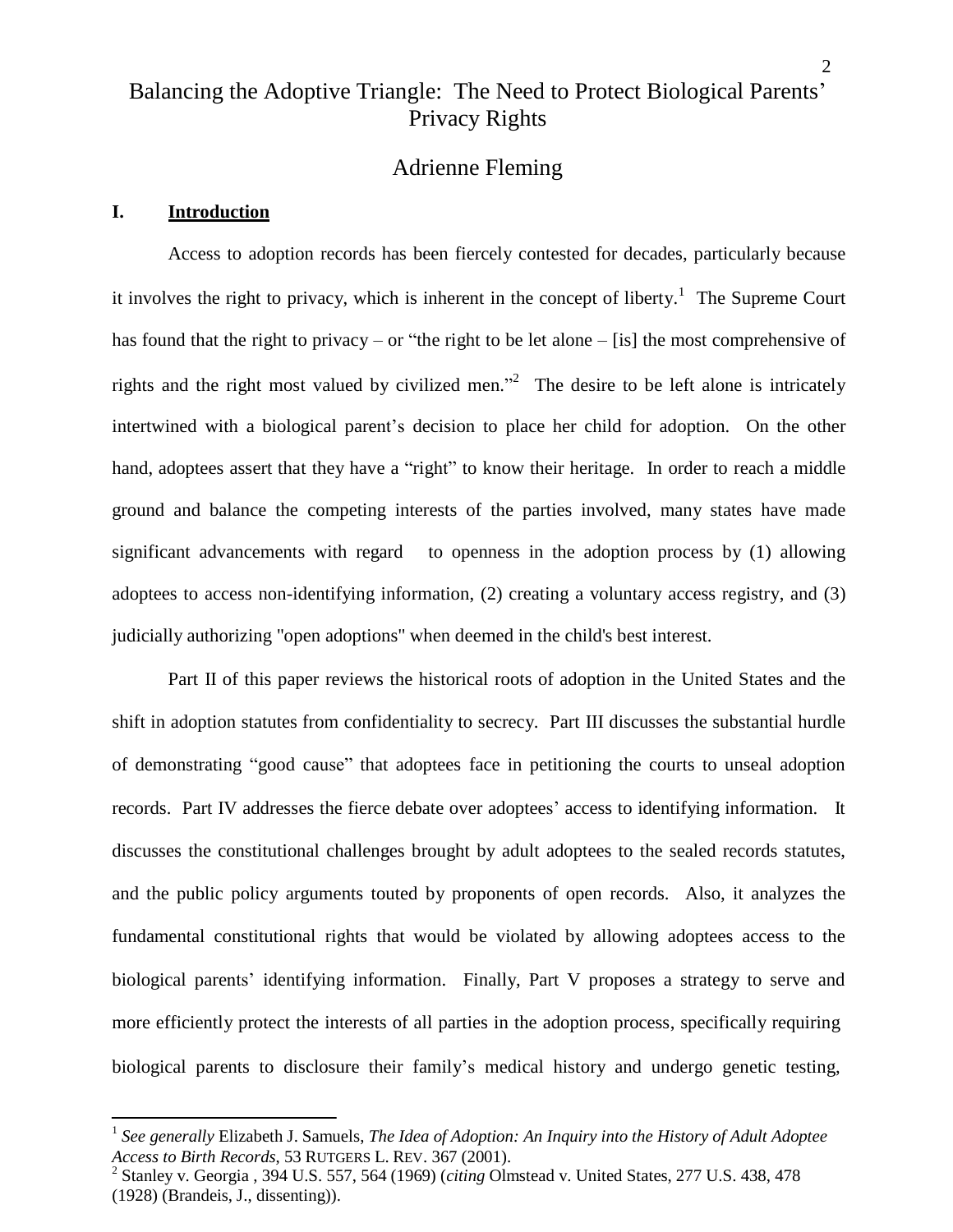establishing a national voluntary mutual consent registry, and protecting open adoptions and agreements regarding post-termination contact between the biological parent and the adoptee.

# **II. Historical Context of Adoption**

During the Colonial Period and in the early years of the Republic, adoptions were rare.<sup>3</sup> Abandoned or orphaned children were placed with extended families if possible or "bounded out" to strangers as indentured servants or apprentices.<sup>4</sup> These arrangements typically exploited the children and were far short of a nurturing, stable family environment.<sup>5</sup> At the time, there was great demand for indentured orphans due to a labor shortage.<sup>6</sup> Therefore, the orphans' welfare was overlooked in favor of economic interests.<sup>7</sup>

In the early nineteenth century, immigrants became the preferred source for cheap labor, and fewer families were willing to take in orphans.<sup>8</sup> Moreover, the influx of poor immigrants caused a swell in the number of homeless children. <sup>9</sup> States initially tried to corral these children into orphanage, but they were overly crowded, poorly funded, and demoralizing for the children. $10$ After this unsuccessful initiative, pursuant to their *parens patriae* power, states legislatively created the adoption process to protect children's welfare.<sup>11</sup> In 1851, Massachusetts enacted this country's first adoption statute.<sup>12</sup>

5 *Id.*

<sup>3</sup> David R. Papke, *Pondering Past Purposes: A Critical History of American Adoption Law*, 102 W. VA. L. REV. 459, 461 (1999).

<sup>4</sup> *Id.*

<sup>6</sup> *Id.*

<sup>7</sup> *Id.* 8 *Id.* at 467.

<sup>9</sup> *Id.*

<sup>10</sup> *Id.*at 468.

<sup>11</sup> *Id.*

<sup>12</sup> Jamil S. Zainaldin, *The Emergence of a Modern American Family Law: Child Custody, Adoption, and the Court, 1796-1851,* 73 NW. U. L. REV. 1038, 1041 (1979).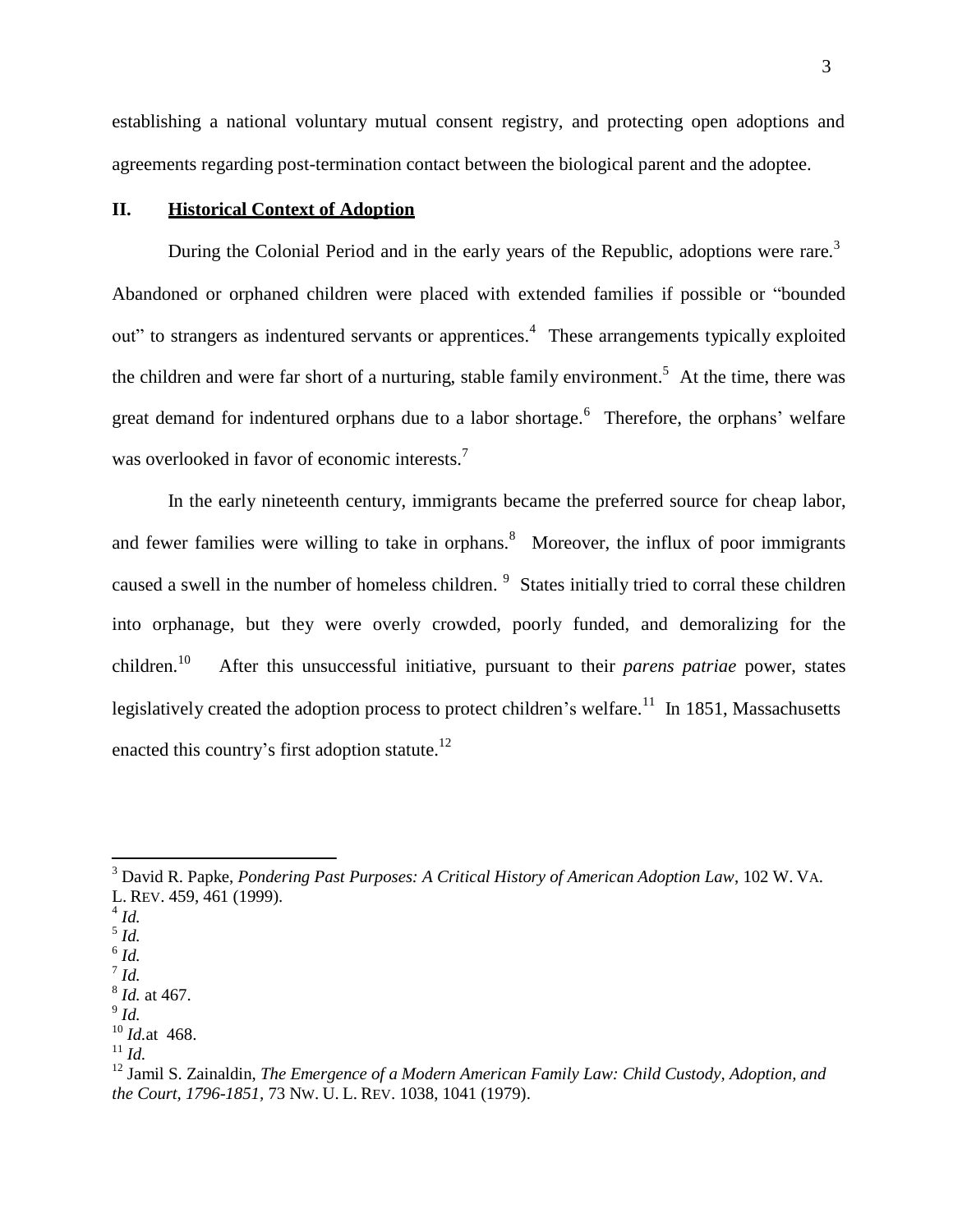Today, the vast majority of states have laws that deny adopted children access to their original birth certificates; however, adoption laws did not begin this way.<sup>13</sup> Initially, adoption statutes provided "neither for confidentiality with respect to the public nor for secrecy among the parties, but were subsequently amended to protect the parties from public scrutiny."<sup>14</sup> The earliest adoption laws provided no restrictions on who could access adoptees' original birth certificates or adoption records because confidentiality was not a concern due to the informal nature of adoptions.<sup>15</sup> In 1916, New York was the first to limit access to the adoption records to only the parties involved in the matter.<sup>16</sup> Shortly thereafter, Minnesota enacted the first statute requiring the sealing of adoption records, which prohibited the general public as well as the parties involved from accessing the records.<sup>17</sup> It was not until the 1930s that states began altering their approach to adoption records and required the issuance of new birth certificates with the adoptive parents' names substituted for the birth parents' names.<sup>18</sup>

The final movement from adoptive "confidentiality to secrecy" has been attributed to the deepening stigmas on unwed mothers, infertile couples, and illegitimate children which emerged from the post-World War II baby-boom atmosphere.<sup>19</sup> It was argued that changing the parents' names on an adopted child's birth certificate and placing the original certificate under seal protected the biological mothers from the stigma of being an unwed mother, protected the adoptive parents from the stigma of infertility, and protected the child from the stigma of

<sup>13</sup> Rosemary Cabellero, *Open Records Debate: Finding the Missing Piece*, 30 S. ILL. U. L. J. 291, 291 (2006).

<sup>&</sup>lt;sup>14</sup> Samuels, *supra* note 1, at 368.

<sup>15</sup> Caroline B. Fleming, *The Open-Records Debate: Balancing the Interests of Birth Parents and Adult Adoptees*, 11 WM. & MARY J. WOMEN & L. 461, 461-62 (2005); *see also* Joan H. Hollinger, *Aftermath of Adoption Legal and Social Consequences*, *in* ADOPTION LAW & PRACTICE 13:01, at 13-4 to 13-5 (Joan H. Hollinger ed. 1998).

<sup>16</sup> *See* 1916 N.Y. Laws ch. 453, 113; *see also* Hollinger, *supra* note 15, at 13-5.

<sup>17</sup> *See* 1917 Minn. Laws ch. 222, 337; *see also* Hollinger, *supra* note 15, at 13:5.

<sup>18</sup> Samuels, *supra* note 1, at 375-76.

<sup>19</sup> Fleming, *supra* note 15, at 462.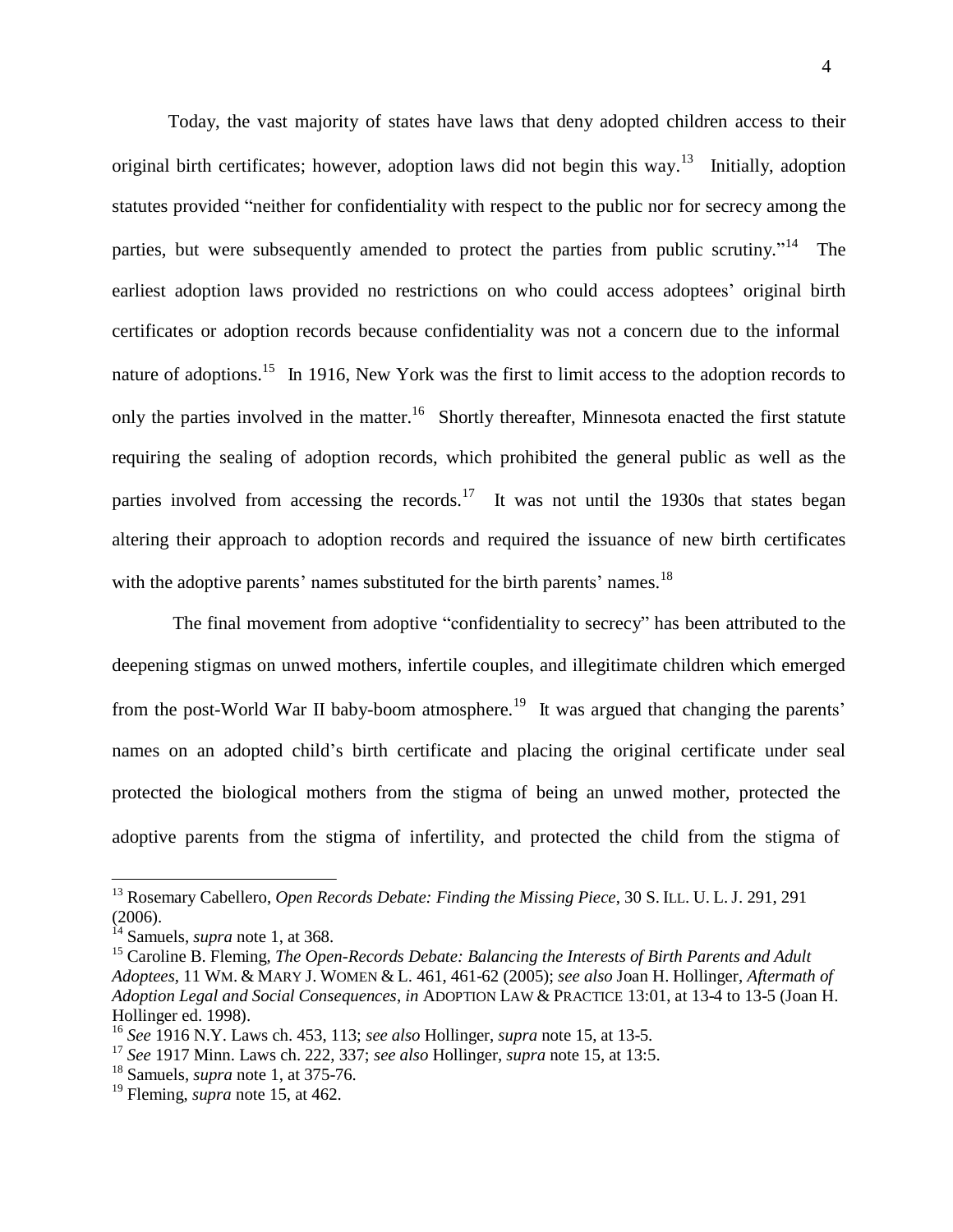illegitimacy.<sup>20</sup> By the 1970s, every state, with the exception of Alaska and Kansas, required the adoption records and original birth certificates to be placed under seal and denied access to such records except by court order upon a showing of "good cause."<sup>21</sup>

# **III. The Ad op tee's Bu rd en of S h ow in g "Good Cause"**

State statutes, which mandate the sealing of adoption records, allow the records to be released upon the adoptee's showing of "good cause."<sup>22</sup> However, no adoption statute defines the term "good cause." $^{23}$ The New York Court of Appeals noted that good cause has "no universal, black-letter definition," and that "whether it exists, and the extent of disclosure that is appropriate, must remain for the courts to decide on the facts of each case.<sup> $24$ </sup> In determining whether good cause exists to lift the cloak of confidentiality, and the extent of disclosure necessary, courts attempt to balance the competing interests of the adoptee, the birth parents, and the adoptive parents.<sup>25</sup> These competing interests include the following:

(1) the nature of the circumstances dictating the need of the identity of the birth parents; (2) the circumstances and desires of the adoptive parents; (3) the circumstances of the birth parents and their desire or at least the desire of the birth mother not to be identified; and (4) the interests of the state in maintaining a viable system of adoption by the assurance of confidentiality.<sup>26</sup>

Unfortunately, judicial interpretation of the good cause standard varies significantly from state to state.<sup>27</sup> Despite the variance, the good-cause requirement is a formidable hurdle<sup>28</sup> which

<sup>20</sup> *Id*.

<sup>21</sup> Samuels, *supra* note 1, at 378-82.

 $^{22}$  DOUGLAS E. ABRAMS & SARAH H. RAMSEY, CHILDREN AND THE LAW – DOCTRINE, POLICY, AND PRACTICE 743-44 (West Group 2000).

<sup>23</sup> Audra Behne, *Balancing the Adoption Triangle: The State, the Adoptive Parents and the Birth Parents – Where Does the Adoptee Fit In?*, 15 BUFF.JOUR. PUB. INT. LAW 49, 71 (1996).

<sup>24</sup> *Matter of* Linda F. M. , *supra* note 32, at 240.

<sup>25</sup> *See*, *e*.*g*., *In re* Assalone, 512 A.2d 1383, 1385 (R.I. 1986).

<sup>26</sup> *Application of* George, 625 S.W.2d 151, 156 (Mo. Ct. App. 1981).

<sup>27</sup> *See* Maureen A. Sweeney, *Between Sorrow and Happy Endings: A New Paradigm of Adoption*, 2 YALE J.L. & FEMINISM 329, 343-44 (1990).

<sup>&</sup>lt;sup>28</sup>Abrams & Ramsey, supra note 22, at 744.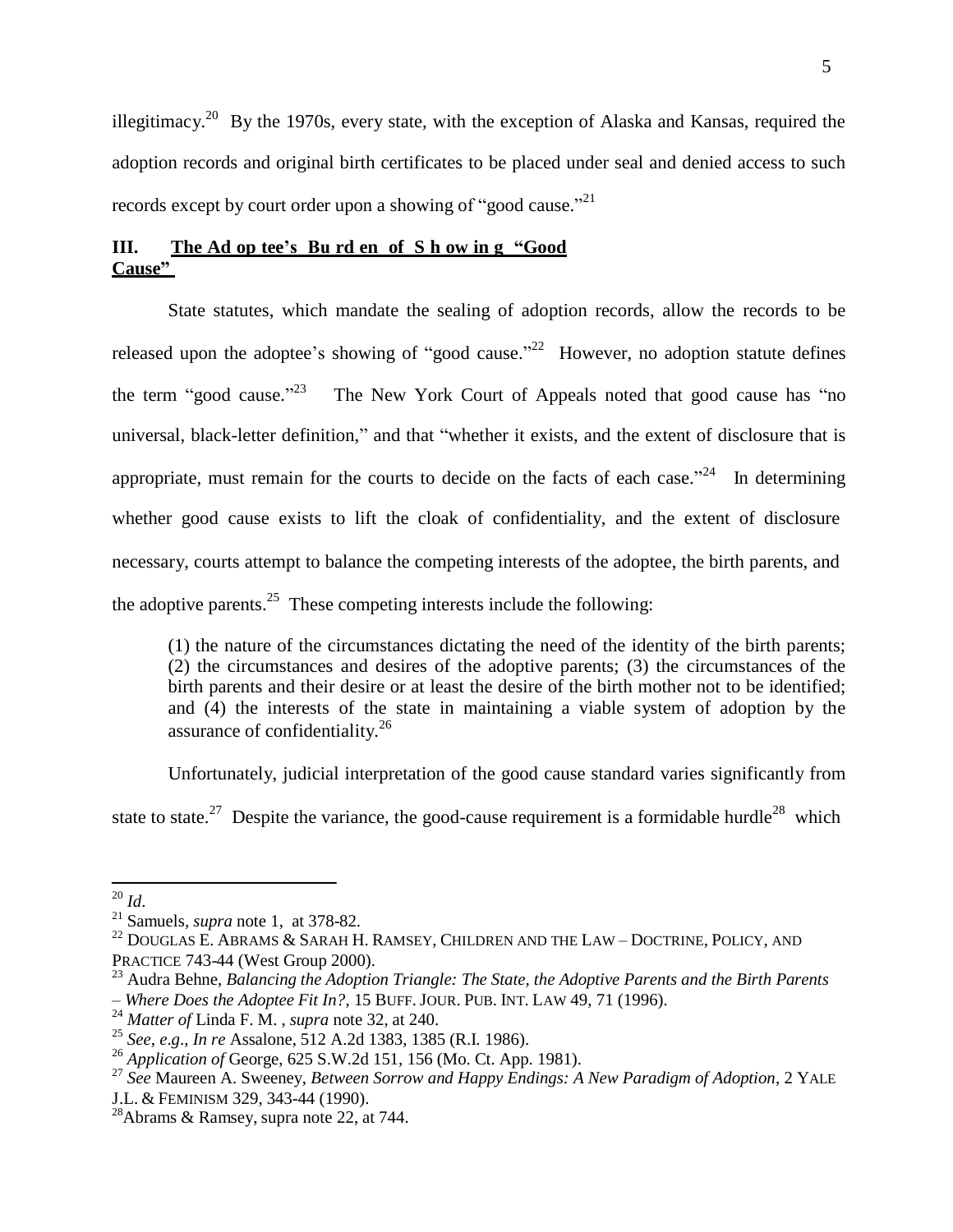requires a party to demonstrate "a compelling need for the identifying information." In general, to overcome this hurdle, the adoptee must demonstrate an urgent need for medical, genetic, or other reasons.<sup>30</sup> Although each jurisdiction determines what constitutes good cause, certain commonalities exist in the case law. Courts have held that "mere curiosity" or a "desire to know one's ancestry" do not constitute good cause.<sup>31</sup>

In *Matter of Linda F.M. v. Dept. of Health*, 32 a 40-year-old adoptee unsuccessfully sought the release of her adoption records. The adoptee alleged that her inability to discover the identity of her biological parents had caused her psychological problems that led to the dissolution of her marriage and hampered her artistic and musical creativity.<sup>33</sup> She asserted that she "[felt] cut off from the rest of humanity" and needed to know "who I am."<sup>34</sup> The court acknowledged that the "desire to learn about one's ancestry should not be belittled," but held that a "mere desire to learn the identity of one's natural parents cannot alone constitute good cause, or the requirement… would be a nullity."<sup>35</sup>

<sup>29</sup> *In re* Adoption of S.J.D., 641 N.W.2d 794, 799-800 (Iowa 2002); *see also In re* Estate of McQuesten, 578 A.2d 335, 339 (N.H. 1990) ("an adoptee bears a heavy burden"); *In re* Long, 745 A.2d 673, 675 (Pa. Super. Ct. 2000) (good cause must be established by "clear and convincing evidence"); Bradey v. Children's Bureau of S.C., 274 S.E.2d 418, 422 (S.C. 1981) ("disclosure follows in extraordinary circumstances").

<sup>30</sup> Abrams & Ramsey, *supra* note 22, at 744.

<sup>31</sup> *See In re* Maples, 563 S.W.2d 760, 766 (Mo. 1978) (holding a thinly supported claim of "psychological need to know" will not support a finding of good cause); *but see In the Matter of* Robert Wilson, 153 A.D.2d 748, 749 (N.Y. App. Div. 1989) (psychological trauma is sufficient to establish "good cause" if the trauma is directly connected to the lack of knowledge of ancestry); *In re* Assalone, 512 A.2d 1383, 1386 (R.I. 1986) (severe psychological need to know one's origins may present compelling circumstances that constitute good cause); Bradey v. Children's Bureau of South Carolina, 274 S.E.2d 418, 422 (S.C. 1981) (implying that adoptee might have shown good cause if he had required medical assistance for his feelings of insecurity or demonstrated that he was unable to maintain steady employment or a stable family life due to an identity crisis).

<sup>32</sup> 418 N.E.2d 1302, 1304 (N.Y. 1981).

<sup>33</sup> *Id.*

<sup>34</sup> *Id.*

<sup>35</sup> *Id.*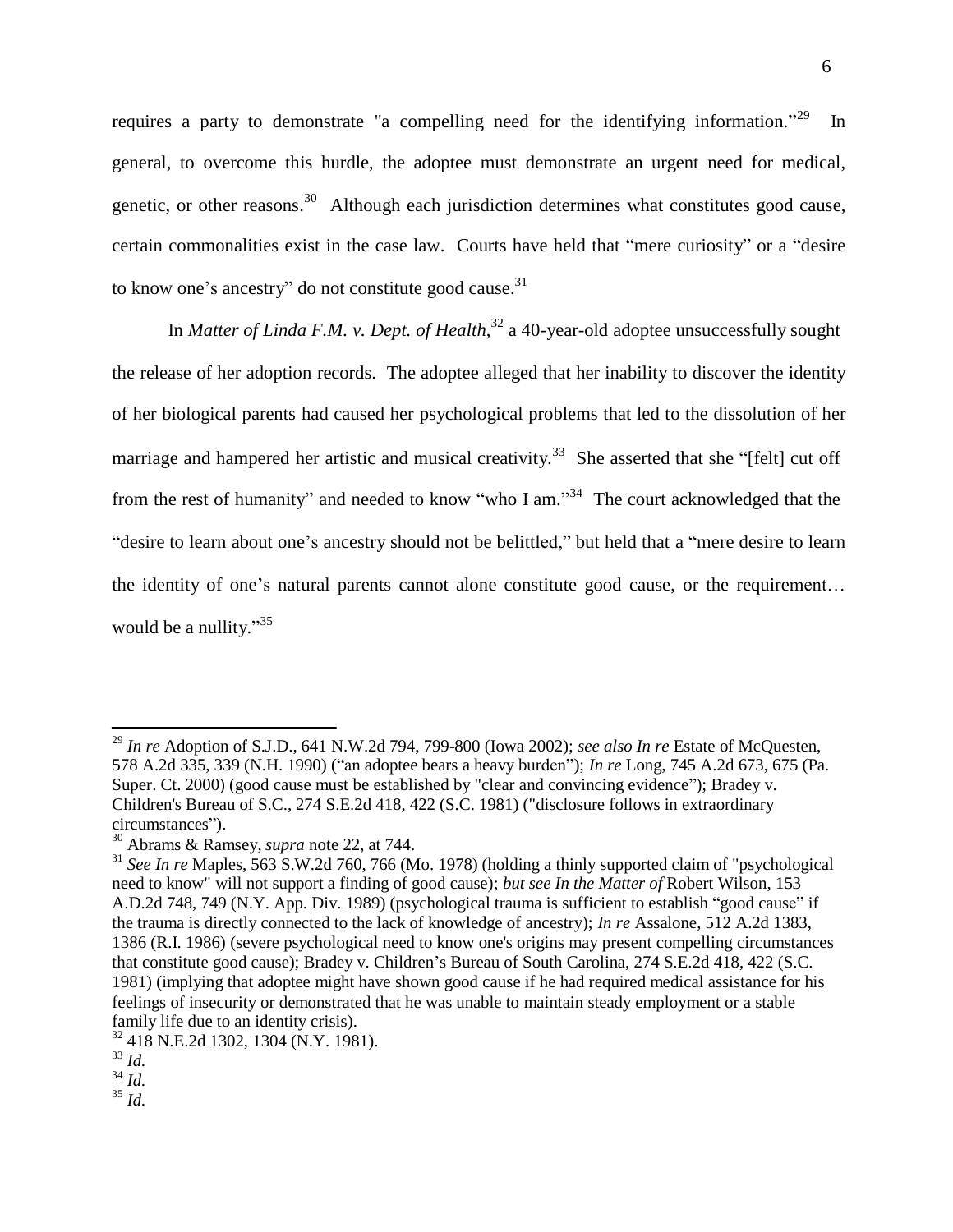In the context of medical necessity, courts have held that good cause is not established when adoptees assert that having access to the biological family's medical history would be "very helpful" in assisting the treating physicians in "better diagnosing" and "more effectively" caring for the adoptee, who does not have a serious medical condition.<sup>36</sup> Moreover, courts have noted that granting access to the biological parents' medical records any time an adoptee presented with a condition that had some genetic component or potential hereditary implication would undermine the confidentiality afforded by adoptions statutes.<sup>37</sup>

In *Golan v. Louise Wise Servs.*, 38 a 54-year-old adoptee, who was suffering from a heart condition, unsuccessfully sought the release of his adoption records. The adoptee and his attending physicians argued that the genetic information of his biological parents would assist in his treatment and help enable the physicians to evaluate the severity of his condition.<sup>39</sup> The adoptee alleged that his career was in jeopardy because the Federal Aviation Administration would not recertify his pilot's license without this information.<sup>40</sup> The court sought to weight "the medical danger in which adopted children may be placed in the absence of their genetic histories" against the fact that "as virtually any adopted person advances in age, his or her genetic history will be desirable for treatment of a variety of ailments." $41$  In denying his request, the court noted that a "rule which automatically gave full disclosure to any adopted person

<sup>36</sup> *Matter of* Timothy A.A.., 72 A.D.3d 1390, 1391 (N.Y. App. Div. 2010); *see also In re* George, 625 S.W.2d 151, 153 (Mo. App. 1981) (holding that a fatal leukemia condition that could potentially be treated with a bone marrow transplant from a close blood relative was not sufficient good cause to open an adult adoptee's records).

<sup>37</sup> *Id.*

<sup>38</sup> 507 N.E.2d 275, 276 (N.Y. 1987).

<sup>39</sup> *Id.*

<sup>40</sup> *Id.*

<sup>41</sup> *Id.* at 279.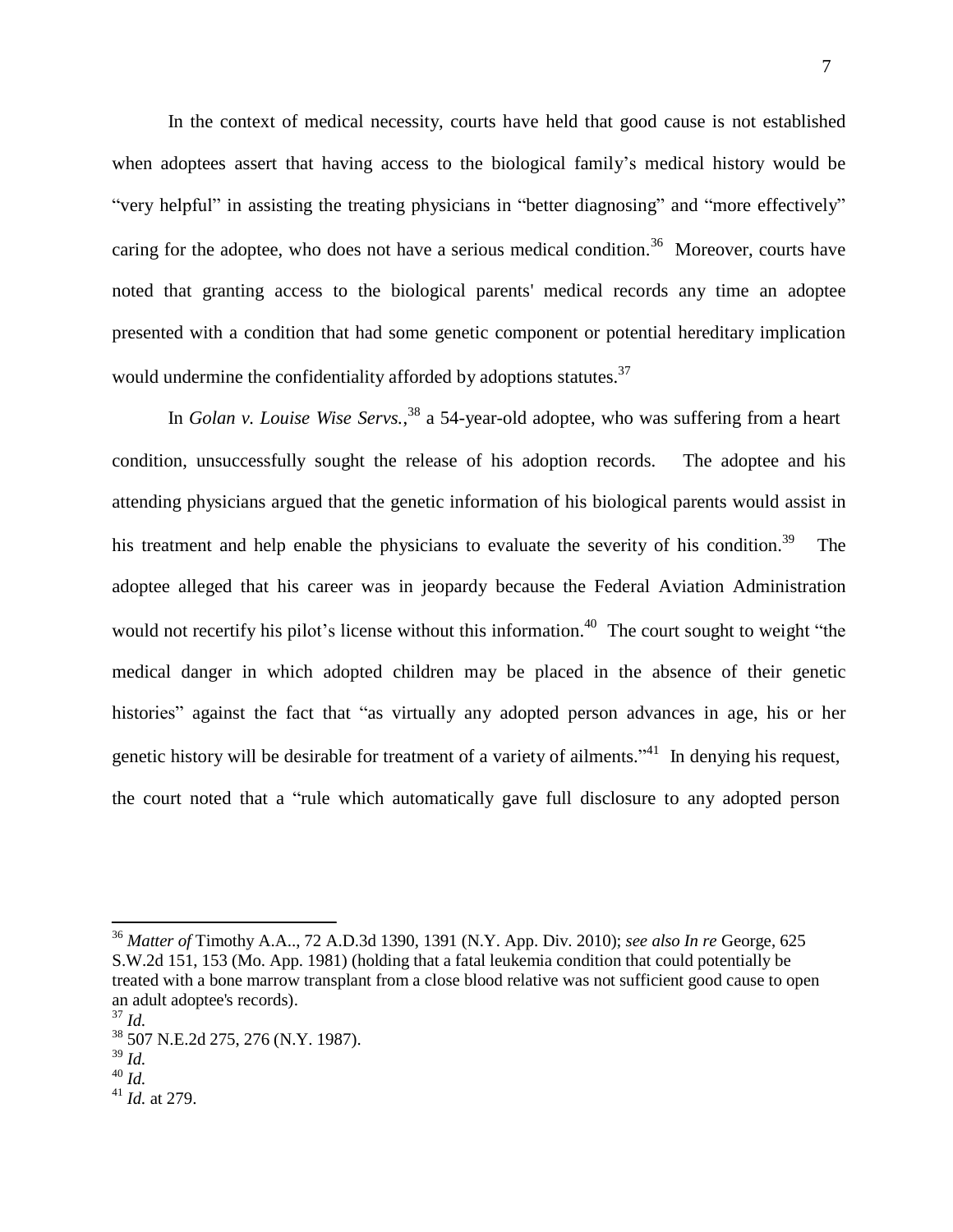confronted with a medical problem with some genetic implications would swallow New York's strong policy against disclosure as soon as adopted people reached middle age."<sup>42</sup>

In *Sandra L.G. v. Bouchey*,<sup>43</sup> an adult adoptee sought access to her adoptive records to determine whether she was genetically predisposed to a medical problem with respect to potential marriage and child bearing. The court found that the New York legislature had taken adequate steps to give adopted children the benefit of the advances in scientific knowledge while maintaining the confidence of the biological parents.<sup>44</sup> The adoption statute gave adoptees access to various information about their biological parents, including heritage, ethnic background, general physical attributes, and health history.<sup>45</sup> The court found that good cause did not exist as the information mandated by the statute was adequate to satisfy the adoptee's general medical concerns.<sup>46</sup>

# **IV. Debate Over Access to Identifying Information in Adoption Records**

The debate over access to identifying information in adoption records has raged for decades.<sup>47</sup> This debate can be assessed on two levels: on the one, both proponents and opponents have sought to assert constitutional rights that merit special legal deference to their positions; on the other, each side has argued that for the sealing or unsealing adoption records based on public policy considerations.<sup>48</sup>

<sup>42</sup> *Id.*

<sup>43</sup> 576 N.Y.S.2d 767 (N.Y. Fam. Ct. 1991).

<sup>44</sup> *Id.* at 768.

<sup>45</sup> *Id.* at 769.

<sup>46</sup> *Id.*

<sup>47</sup> *See generally* Samuels, *supra* note 1.

<sup>48</sup> Brent J. Clayton, *How Much Do You Need to Know About Yourself? Why Utah Should Start Letting More Adult Adoptees Decide*, 10 J. L. FAM. STUD. 421, 424 (2008).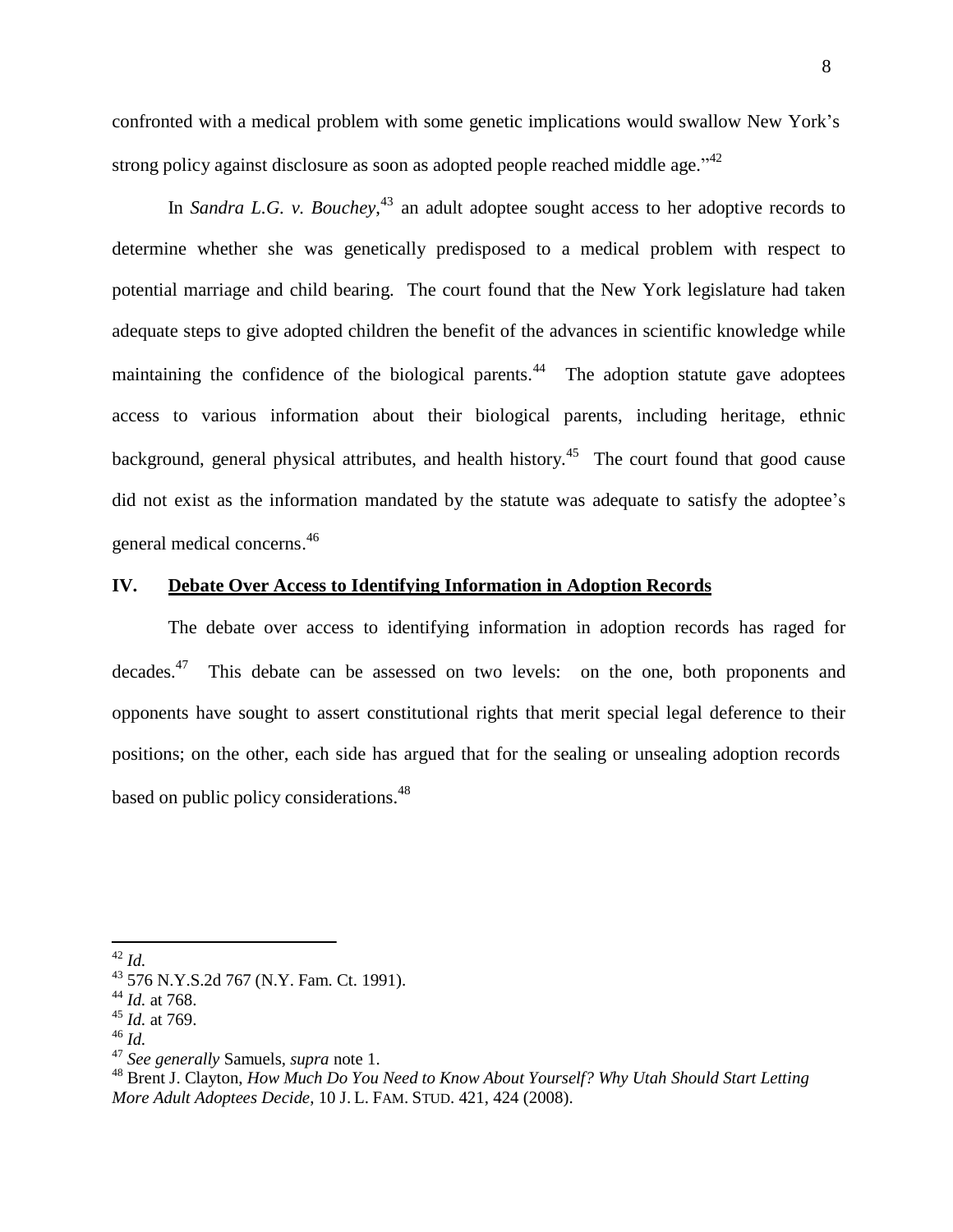## **A.** *Arguments in Favor of Open Records Statutes*

#### **1. Constitutional Arguments**

Constitutional challenges to closed records statutes have primarily focused on three main arguments: (1) the Equal Protection Clause in the Fourteenth Amendment, (2) the penumbra of privacy rights that have grown out of the Bill of Rights, and (3) adoptees' First Amendment fundamental right to receive information about his origins.

First, proponents of open records statutes argue that all adults in the United States should have equal rights to access their birth records. Adoptees have challenged sealed records statutes on the grounds that such statutes deny adoptees as a class the equal protection of the laws guaranteed by the Fourteenth Amendment.<sup>49</sup> They argue that requiring adoptees to obtain a court order to gain access to their birth records when non-adopted persons may obtain a copy of their birth certificate simply upon the payment of a minimal registrar's fee constitutes unconstitutional discrimination.<sup>50</sup> Additionally, adoptees assert that these statutes create a "suspect" or "quasi-suspect" class for which there is no compelling State justification.<sup>51</sup> They rely on Supreme Court decisions which have scrutinized legislative classifications based on race, national origin, sex, and illegitimacy.<sup>52</sup>

The Supreme Court provided that "suspect classes are those that suffer from an 'immutable characteristic determined solely by accident of birth' and have had a history of the relegation of the class to an inferior status."<sup>53</sup> Courts have unanimously held that adoptees do

<sup>49</sup> *See, e.g.,* Mills v. Atlantic City Dept. of Vital Statistics, 372 A.2d 646, 652 (N.J. Super. Ct. Ch. Div. 1977).

<sup>50</sup> *Id.*

 $^{51}$  *Id.* at 653.

<sup>52</sup> *See* Loving v. Virginia, 388 U.S. 1 (1967) (race); Graham v. Richardson, 403 U.S. 365 (1971) (alienage); Korematsu v. United States, 323 U.S. 214 (1944) (national origin); Trimble v. Gordon, 430 U.S. 762 (1977) (illegitimacy); Frontiero v. Richardson, 411 U.S. 677 (1973) (sex).

<sup>53</sup> Frontiero, *supra* note 52, at 685-87.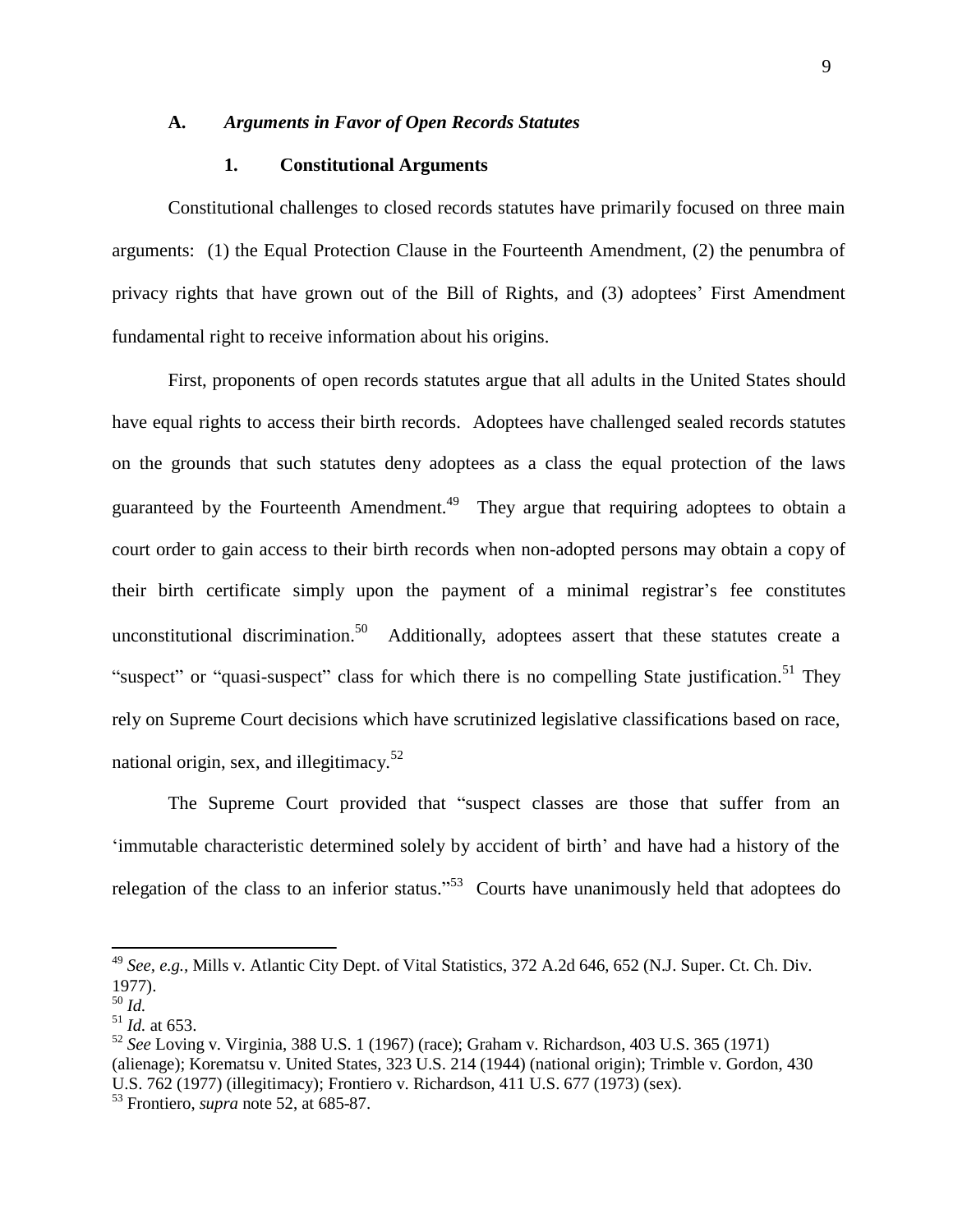not comprise a suspect class because their status is the result of a legal proceeding, not a product of birth.<sup>54</sup> Moreover, courts maintain that the adoption process, of which the closed records statutes are an integral part, often improve the situation of the children, rather than "vilify or relegate the adoptee to an inferior status." <sup>55</sup>

Secondly, adoptees contend that the constitutional right to privacy in familial relationships<sup>56</sup> includes a right to know the identity of birth parents.<sup>57</sup> Challenges based on the adoptee's right to privacy have failed for two reasons: courts have either found that the adoptee's right to privacy does not exist<sup>58</sup>, or that it is subordinated to the privacy right of the birth parents."<sup>59</sup>

Lastly, adoptees argue that the right to know, or receive information, as protected by the First Amendment right to free speech, is violated by the sealed adoption statutes because they are not allowed access to their original birth certificates or to the identity of the birth parents.<sup>60</sup> Courts have also unanimously rejected this argument on the grounds that the "First Amendment does not guarantee a constitutional right of special access to information not available to the public generally."<sup>61</sup>

# **2. Public Policy Arguments**

<sup>54</sup> *See, e.g.,* Mills, *supra* note 49, at 653.

<sup>55</sup> *Id.*

<sup>56</sup> Supreme Court cases finding rights of family privacy: Roe v. Wade, 410 U.S. 113 (1973) (woman's right to terminate her pregnancy); Eisenstadt v. Baird, 405 U.S. 438 (1972) (matters involving contraception); Loving v. Virginia, 388 U.S. 1 (1967) (freedom to marry); Prince v. Massachusetts, 321 U.S. 158 (1944) (matters involving child rearing); Skinner v. Oklahoma ex rel. Williamson, 316 U.S. 535 (1942) (right to procreate).

<sup>57</sup> *See, e.g., In re* Roger B., [8418 N.E.2d 751, 753](http://www.lexis.com/research/xlink?app=00075&view=full&searchtype=get&search=84%2BIll.%2B2d%2B323%2520at%2520327) (Ill. 1981).

<sup>58</sup> *See id.* (court held that "although information regarding one's background, heritage, and heredity is important to one's identity, it does not fall within any heretofore delineated zone of privacy implicitly protected within the Bill of Rights").

<sup>59</sup> *See* Mills, *supra* note 49, at 651-52.

<sup>60</sup> *See, e.g., In re* Roger B, *supra* note 57, at 757.

<sup>61</sup> *Id.*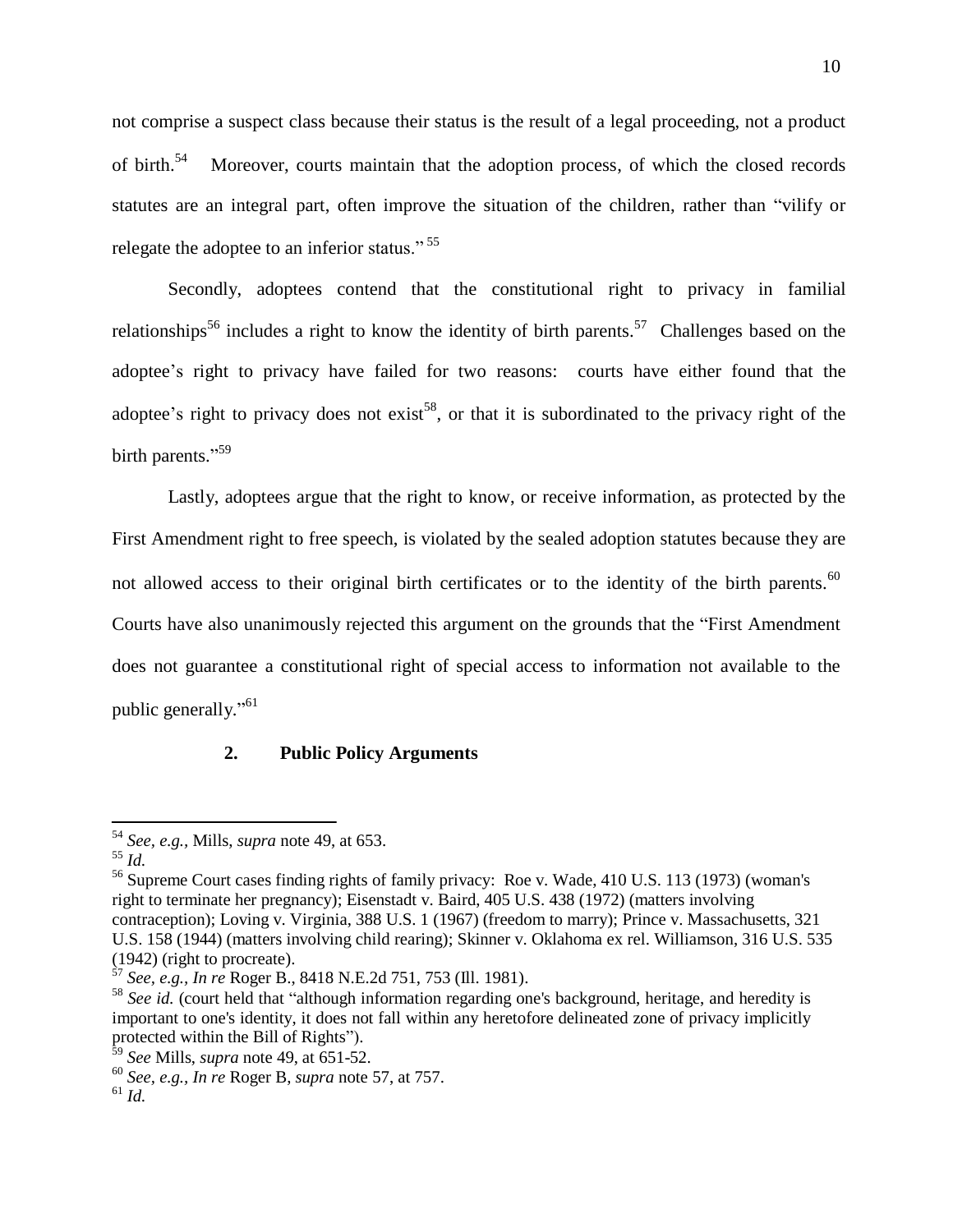Due to their unsuccessful constitutional challenges, proponents of open records statutes have focused their campaign on public policy arguments. For instance, they argue that adoptees need access to their birth records to ensure their psychological and physical health. According to psychologists' reports, adoptees feel a sense of "genealogical bewilderment," which is "a state of confusion and uncertainty in a child who either has no knowledge of his biological parents or only uncertain knowledge of them."<sup>62</sup> Courts have recognized the importance of an adoptee's psychological need to know, which has "its origins in the psychological makeup of the adoptee's identity, self-image, and perceptions of reality.<sup>563</sup> In *Mills*, the court noted that these feelings may "manifest themselves in physical symptoms such as nervousness or insomnia, or in a psychological inability of the adoptees to devote themselves fully and wholeheartedly to their efforts."<sup>64</sup>

In addition, proponents allege that when adoption records are sealed, adoptees do not have access to potentially life-saving medical information. If an adoptee is facing a serious medical condition, such as organ failure or leukemia, he may quickly need to find a person who is genetically connected to him in order to receive a necessary donation to save his life.<sup>65</sup> Moreover, adoptees should be allowed the same opportunities that non-adopted persons have to know their family medical histories in order to prevent genetically inherited conditions.<sup>66</sup>

Adoption statutes are purported to be in the "best interests of the child."<sup>67</sup> The problem noted by open records proponents is that state statutes and courts fail to address the fact that the

<sup>62</sup> *See* Wendy L. Weiss, *Ohio House Bill 419: Increased Openness in Adoption Records Law*, 45 CLEVE. ST. L. REV. 101, 125 (1997).

<sup>63</sup> Mills, *supra* note 49, at 655.

<sup>64</sup> *Id.*

<sup>65</sup> Cabellero, *supra* note 13, at 296.

<sup>66</sup> *Id.*

<sup>67</sup> *See generally* JOSEPH H. HOLLINGER, ET. AL., BEYOND THE BEST INTERESTS OF THE CHILD (The Free Press 1973).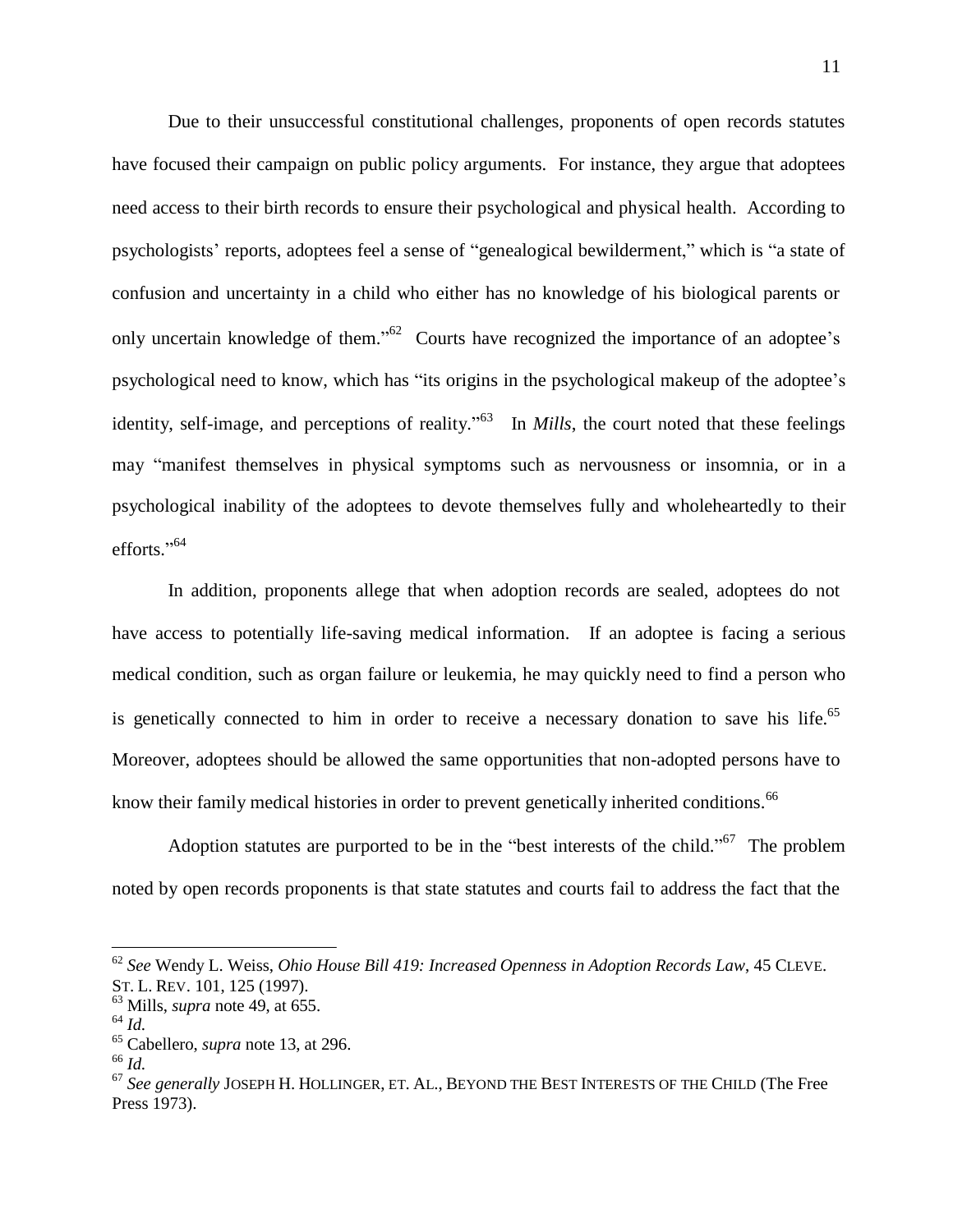state's role as *parens patriae* ends upon the adoptee reaching the age of majority. Open records proponents concede that the sealing of records at the time of relinquishment may be temporarily appropriate and in the best interests of the child.<sup>69</sup> However, they reason that as an adopted child matures and the birth parents' relinquishment recedes in time, the child's identity interests should begin to outweigh the interests of the state, adoptive parents, and biological parents.<sup>70</sup> As adults, adoptees should have the right to decide what is in their best interests, yet "adoption legislation forgets that what is in adoptees' best interests as children may no longer be so once they have reached adulthood."<sup>71</sup>

Open records proponents argue that adoptees are the only party in the adoption process who did not voluntarily consent to the sealing of the birth records.<sup>72</sup> Moreover, they believe that fairness dictates the unsealing of records because adoptees are the co-owners of that information.<sup>73</sup>

In the early twentieth century, state legislatures originally enacted sealed records statutes to protect the parties from the stigmas attached to illegitimacy, unwed mothers, and infertility.<sup>74</sup> Proponents of open records purport that these stigmas are not prevalent in today's society, and, therefore, these statutes are no longer warranted.<sup>75</sup> They point to the rise in open adoptions as

<sup>68</sup> *See, e.g., In re* Sage, 586 P.2d 1201, 1203 (Wash. Ct. App. 1978) ("We must keep in mind that the adopted child eventually becomes an adult, and one may question whether continued confidentiality remains in the adoptee's best interests once he reaches majority.").

<sup>69</sup> Naomi Cahn & Jana Singer, *Adoption, Identity, and the Constitution,* 2 U. PA. J. CONST. L. 150, 172 (1999).

<sup>70</sup> *Id.*; *see also* Cabellero, *supra* note 13, at 301.

<sup>71</sup> Jason Kuhns, *The Sealed Adoption Records Controversy: Breaking Down the Walls of Secrecy*, 24 GOLDEN GATE U. L. REV. 259, 271-72 (1994).

<sup>72</sup> Cabellero, *supra* note 13, at 296.

<sup>73</sup> *See* Bobbi W. Y. Lum, *Privacy v. Secrecy: The Open Adoption Records Movement and its Impact on Hawaii*, 15 U. HAW. L. REV. 483, 493 (1993).

<sup>74</sup> Fleming, *supra* note 15, at 462.

<sup>75</sup> *See* Heidi Hildebrade, *Because They Want to Know: An Examination of the Legal Rights of Adoptees and Their Parents*, 24 S. ILL. U. L. J. 515, 536-37 (2000).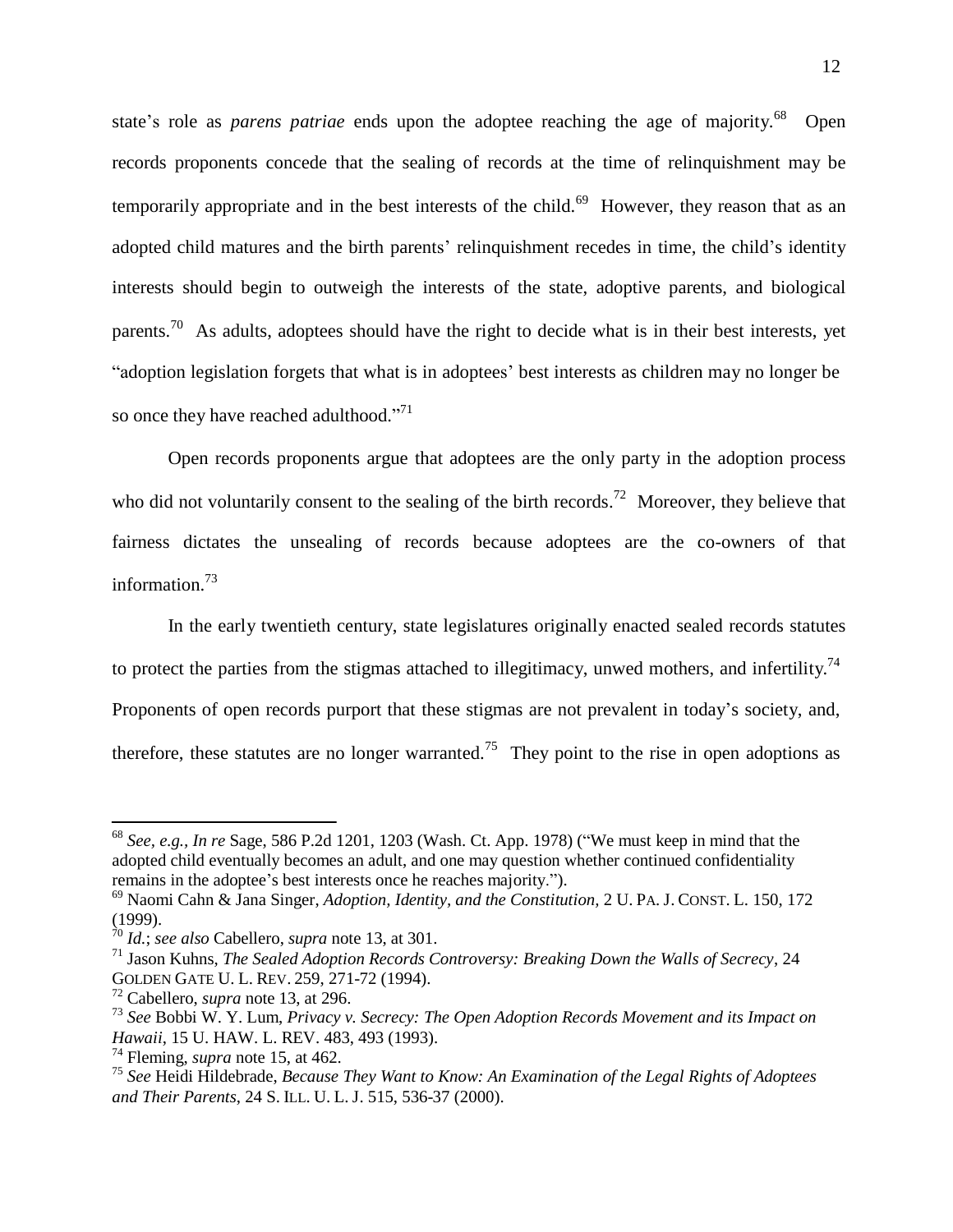indicative that this type of secrecy is not justified.<sup>76</sup> Moreover, proponents argue that closed records statutes further entrench these stigmas and perpetuate the myth that adoption is shameful.<sup>77</sup>

Advocates of open records contend that birth parents have no reasonable expectation of lifelong privacy because adoption records may always be unsealed upon a judicial finding of good case. <sup>78</sup>In *Doe v. Sundquist*, the court held that "there simply has never been an absolute guarantee or even a reasonable expectation by the birth parent or any other party that adoption records were permanently sealed."<sup>79</sup> In fact, the court noted that a review of the history of Tennessee's adoption statutes reveals just the opposite.<sup>80</sup>

Further, proponents point to the statistics which reveal that a significant number of birth parents support open records.<sup>81</sup> Numerous birth parent organizations, including the Concerned United Birthparents, promote adoptees' right to unrestricted access to their birth records.<sup>82</sup> Supporters contend that the presumption that birth parents wish to have no contact with their children is a myth.<sup>83</sup> On the contrary, birth parents claim to have an enduring connection to their

<sup>76</sup> *Id.*

<sup>77</sup> *See* Nancy S. Ashe, Adopting.org, *The Open Records Debate*, [http://www.adopting.org/adoptions/the](http://www.adopting.org/adoptions/the-)open-records-debate-2.html (last visited April 22, 2012).

<sup>78</sup> *See id.*

<sup>79</sup> 2 S.W.3d 919, 925 (Tenn. 1999).

<sup>&</sup>lt;sup>80</sup> *Id.* The court stated that early adoption statutes required neither that records be sealed nor that the parties' identities remain confidential. Later statutory amendments provided that even if sealed, records could be disclosed upon a request by an adopted person and a judicial finding that disclosure was in the best interests of the adoptee and the public. Even later amendments permitted disclosure of sealed records under certain circumstances even without a judicial finding. *Id.*

<sup>&</sup>lt;sup>81</sup> Lum, *supra* note 73, at 495 (nearly 90% of birth mothers surveyed supported the release of identifying information to adoptees).

<sup>82</sup> *See* Cahn & Singer, *supra* note 69, at 179.

<sup>83</sup> Brett S. Silverman, *The Winds of Change in Adoption Laws: Should Adoptees Have Access to Adoption Records?*, 39 FAM. CT. REV. 85, 92 (2001); *see also* Elizabeth S. Cole, *The Effects of Unsealing Adoption Records in New Jersey,* [http://www.americanadoptioncongress.org/reform\\_materials.ph](http://www.americanadoptioncongress.org/reform_materials.php)p (last visited on April 20, 2012) (noting that the New Jersey Division of Youth and Family Services, which contacts birth parents whose adopted children are searching for them, reports that 95% of birth parents desire contact).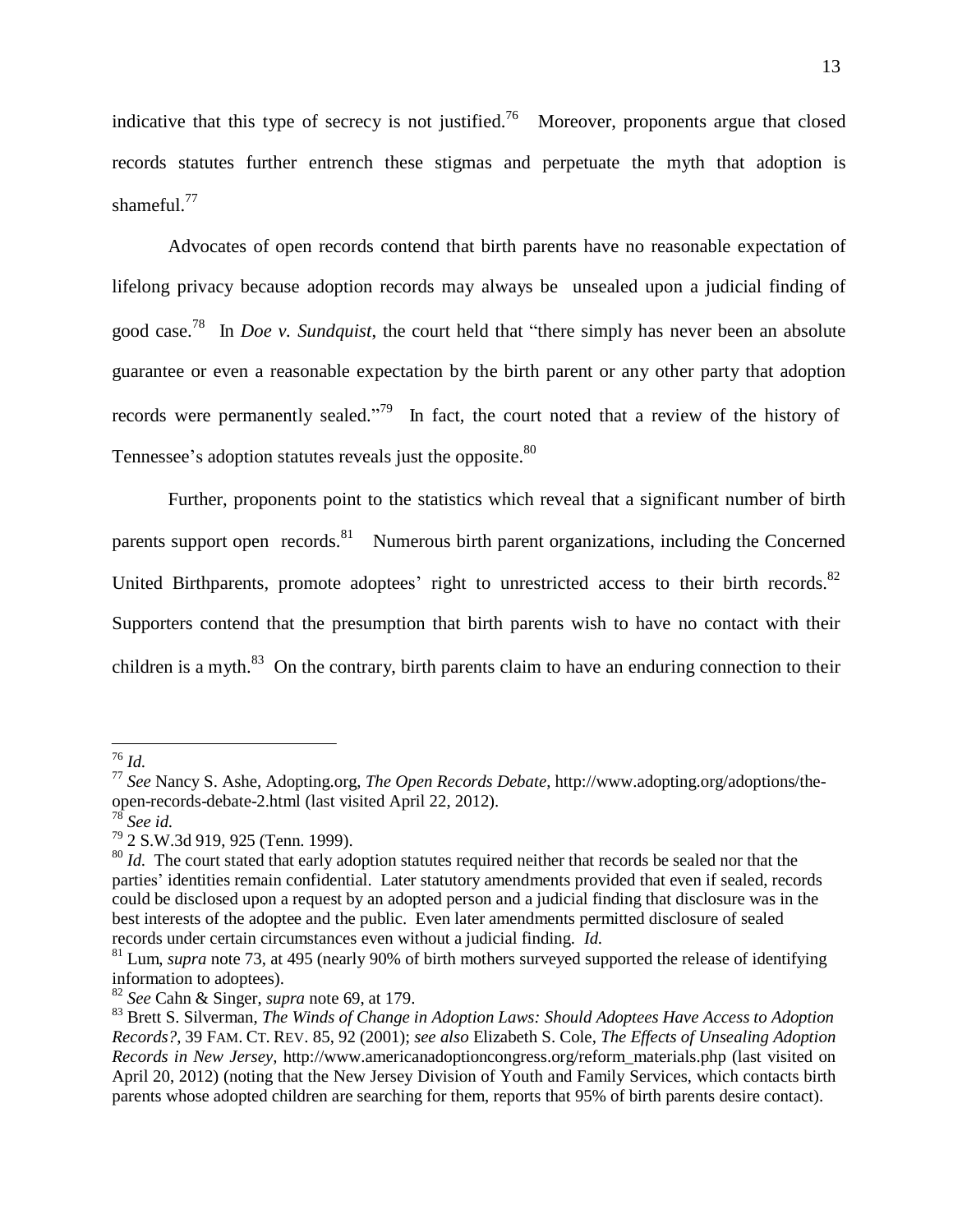child long after relinquishment and often desire a reunion in order to "resolve old feelings of guilt and erase years of questions about the fact of the relinquished child."<sup>84</sup>

Open records advocates also argue that open records do not threaten the role of the adoptive parents and that the majority of adoptive parents support adult adoptees having the ability to access to their original birth certificates.<sup>85</sup> Most adoptive parents have a healthy, stable relationship with their adopted child and, thus, are open to the adoptee's desire to investigate his birth parents.<sup>86</sup>

#### **B.** *Arguments Against Open Records Statutes*

Open records statutes violate numerous constitutionally protected rights, including the familial right of privacy, the right of confidentiality, and the right of reproductive autonomy.

In *Griswold v. Connecticut*,  $87$  the Supreme Court first recognized a constitutionally protected zone of privacy created within the "penumbra" of the Bill of Rights. The Court has found that the right to privacy includes the right to make certain personal decisions regarding marriage, procreation, contraception, child-rearing, and family relationships.<sup>88</sup> In *Stanley v*. Georgia,<sup>89</sup> the Court stated that the drafters of the Constitution conferred as against government

Legal Information Institute, *Right of Privacy: Personal Autonomy*[,](http://www.law.cornell.edu/wex/Personal_)

[http://www.law.cornell.edu/wex/Personal\\_](http://www.law.cornell.edu/wex/Personal_) Autonomy (last visited April 22, 2012).

<sup>84</sup> Kuhns, *supra* note 71, at 277.

<sup>85</sup> Cahn & Singer, *supra* note 69, at 187 (84% of adoptive mothers and 73% of adoptive fathers surveyed supported).

<sup>86</sup> Silverman, *supra* note 83, at 96.

 $87$  381 U.S. 479, 498 (1965) (right of marital privacy invoked to void a statute prohibiting the use of contraception).

<sup>88</sup> *See, e.g.*, Planned Parenthood v. Casey, 505 U.S. 833, 895-98 (1992) (striking down a state's spousal notice requirement as an undue burden on a woman's right to abortion); Eisenstadt v. Baird, *supra* note 56, at 453 (upholding the right of unmarried persons to use contraceptives, "the right of privacy…is the right of the individual, married or single, to be free from unwarranted governmental intrusion into matters so fundamentally affecting a person as the decision whether to bear or beget a child").

<sup>89</sup> 394 U.S. 557, 564 (1969) (*citing* Olmstead v. United States, 277 U.S. 438, 478 (1928) (Brandeis, J., dissenting)).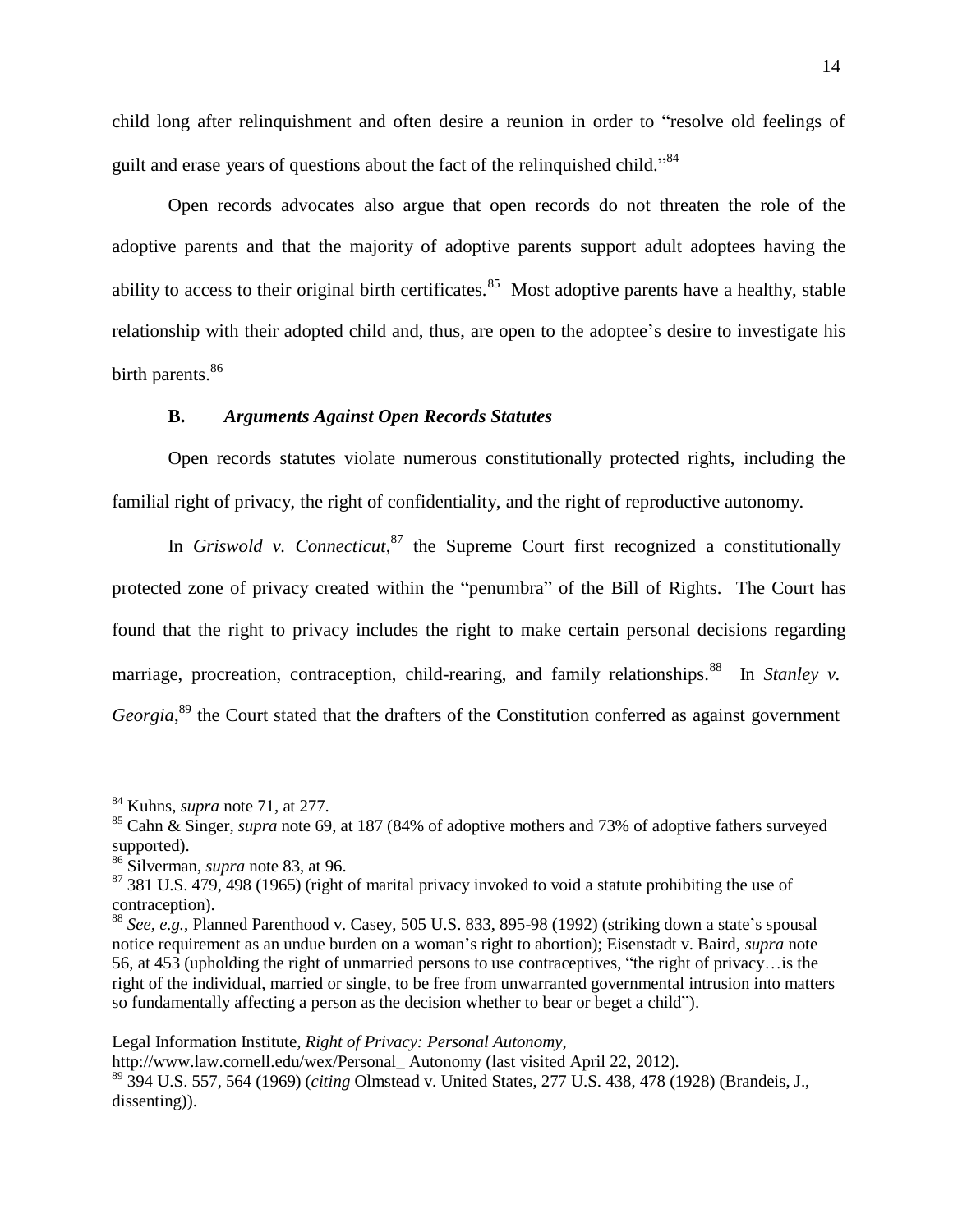"the right to be let alone – the most comprehensive of rights and the right most valued by civilized men."

The vast majority of courts have held that sealed records statutes protect the biological parents' "right to privacy, a right to be let alone."<sup>90</sup> Upon the relinquishment of the child for adoption, the biological parents receive an actual statutory assurance that their identity will remain confidential.<sup>91</sup> Relying upon this assurance, the biological parent of an adult adoptee has established new life relationship and perhaps a new family unit.<sup>92</sup> It is highly likely that she has chosen not to disclose to "her spouse, children, or other relations, friends, or associates the facts of an emotionally upsetting and potentially socially unacceptable occurrence 18 or more years ago."<sup>93</sup> The adult adoptee's "preverbal knock on the door" may be a source of great pleasure to the biological parent.<sup>94</sup> However, in other cases, it may be a "destructive intrusion into the life that the [biological] parent has built since the adoption.<sup>995</sup> This sudden emergence may contribute to family disharmony, domestic violence, and possibly divorce.<sup>96</sup> Moreover, it makes the biological parent susceptible to blackmail threats to disclose embarrassing circumstances surrounding the birth. $97$ 

Respecting a birth parent's desire for separation and confidentiality is also consistent with

the broad deference accorded to parental decision-making on behalf of children in other

<sup>94</sup> *Matter of* Linda F. M., *supra* note 32, at 1303.

<sup>90</sup> *E.g.,* Mills, *supra* note 49, at 651; *but see* Doe v. Sundquist, 2 S.W.3d 919, 925 (Tenn. 1999) (holding that a state statute allowing disclosure of sealed adoptions records to adult adoptees does not violate biological parents' rights to familial privacy because the statute permits biological parents to register a "contact veto").

<sup>91</sup> Mills, *supra* note 49, at 651.

 $^{92}$  *Id.* 

<sup>93</sup> *Id.*

<sup>95</sup> *Id.*

<sup>&</sup>lt;sup>96</sup> *Cf.* Planned Parenthood v. Casey, 505 U.S. 833, 876-78 (1992) (striking down a state's spousal notice requirement before a woman can obtain an adoption as an "undue burden" on a woman's right to abortion and as an intrusion on a woman's right to privacy in general because the notice may cause domestic violence).

<sup>97</sup> *Matter of* Linda F. M., *supra* note 32, at 1303.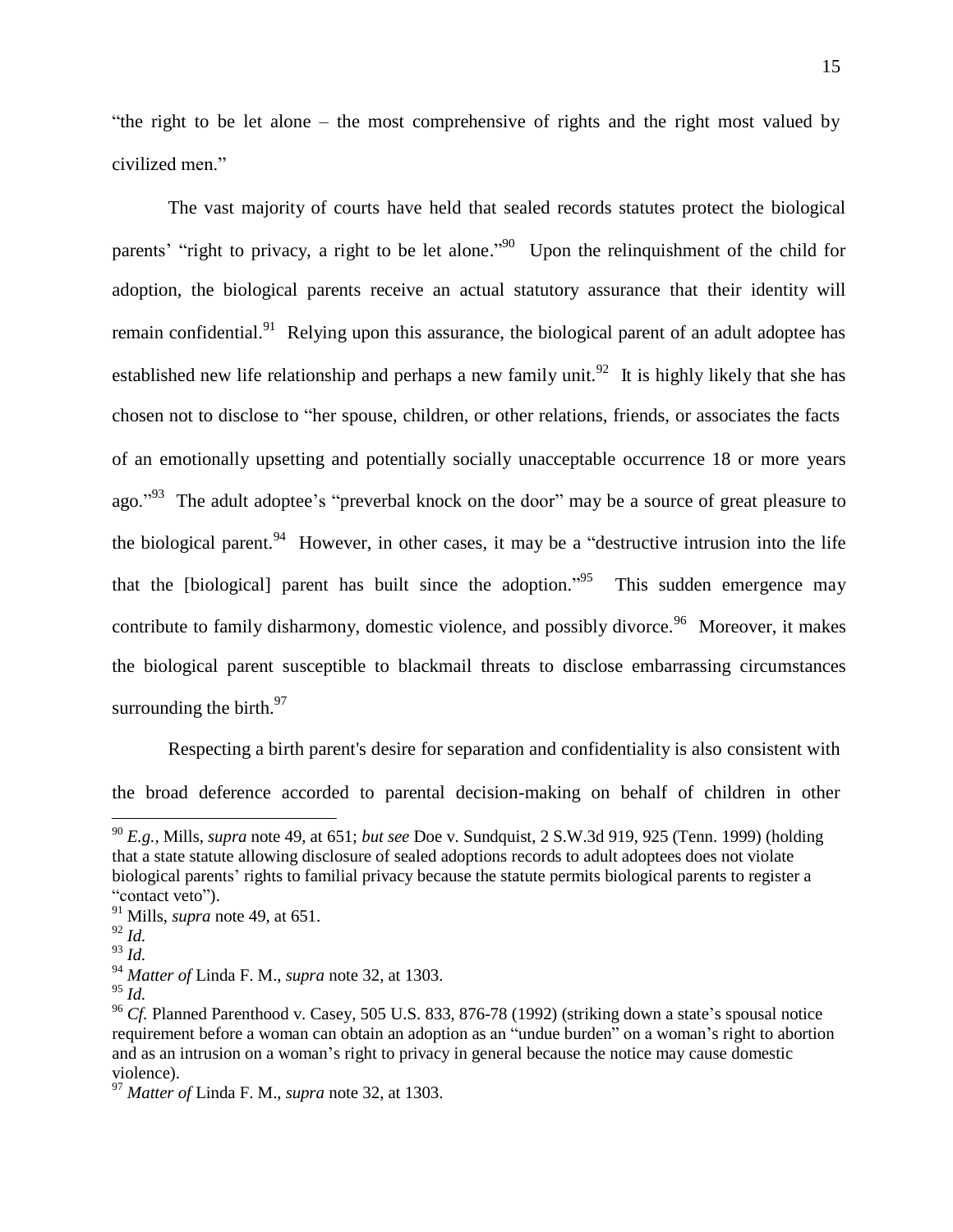contexts. 98 In addition, respecting the decision not to maintain a parent-child relationship is consistent with the protection afforded to other reproductive choices.<sup>99</sup>

Additionally, the adoptive parents, who have taken into their home a child whom they will regard as their own, have a right to privacy and an interest in placing the original birth records under seal.<sup>100</sup> They must be permitted to "raise this child without fear of interference from the natural parents and without fear that the birth status of an illegitimate child will be revealed or used as a means of harming the child or themselves."<sup>101</sup>

Secondly, open records statutes violate the biological parents' right to confidentiality. In *Whalen v.*  $Roe$ <sup>102</sup>, the Supreme Court defined the right to confidentiality as "the individual interest in avoiding disclosure of personal matters." Courts have held that information regarding one's "intimate relationships"<sup>103</sup> or sexual activities<sup>104</sup> is protected from disclosure. Courts have also recognized the need to preserve the legitimate privacy claims of persons affected by the disclosure of confidential information sought under the Freedom of Information Act.<sup>105</sup> Accordingly, the unsealing of adoption records violates a biological parent's zone of privacy as it exposes her past sexual activities and potentially the fact that she was an unwed mother.<sup>106</sup>

- <sup>99</sup> *See, e.g.,* Roe v. Wade, *supra* note 56, at 14.
- <sup>100</sup> *See, e.g.,* Mills, *supra* note 49, at 649.

<sup>98</sup> *See, e.g.,* Wisconsin v. Yoder, 406 U.S. 205, 215-19 (1972) (allowing Amish parents to withhold their children from compulsory education beyond the eighth grade); Pierce v. Society of Sisters, 268 U.S. 510, 535 (1925) (protecting parents' rights to educate their children); Meyer v. Nebraska, 262 U.S. 390, 399 (1923) (reversing conviction of teacher who had instructed child in foreign language in violation of Nebraska statute, under rationale that Fourteenth Amendment protects teacher's liberty).

 $^{101}$   $\mathrm{I}$ *d*.

<sup>&</sup>lt;sup>102</sup> 429 U.S. 589, 599 (1977).

<sup>103</sup> Martinelli v. District Court, 612 P.2d 1083, 1092 (Colo. 1980.

<sup>104</sup> *See* Shuman v. City of Philadelphia, 470 F. Supp. 449, 459 (E. D. Pa. 1979).

<sup>105</sup>*See*, *e.g.*, Wine Hobby U.S.A., Inc. v. I.R.S., 502 F.2d 133, 136-37 (3d Cir. 1974) (holding that the disclosure of the names of persons registered to produce wine would be an unwarranted invasion of privacy).

<sup>106</sup> Claudine R. Reiss, *The Fear of Opening Pandora's Box: The Need to Restore Birth Parents' Privacy Rights in the Adoption Process*, 28 SW. U. L. REV. 133, 142 (1998).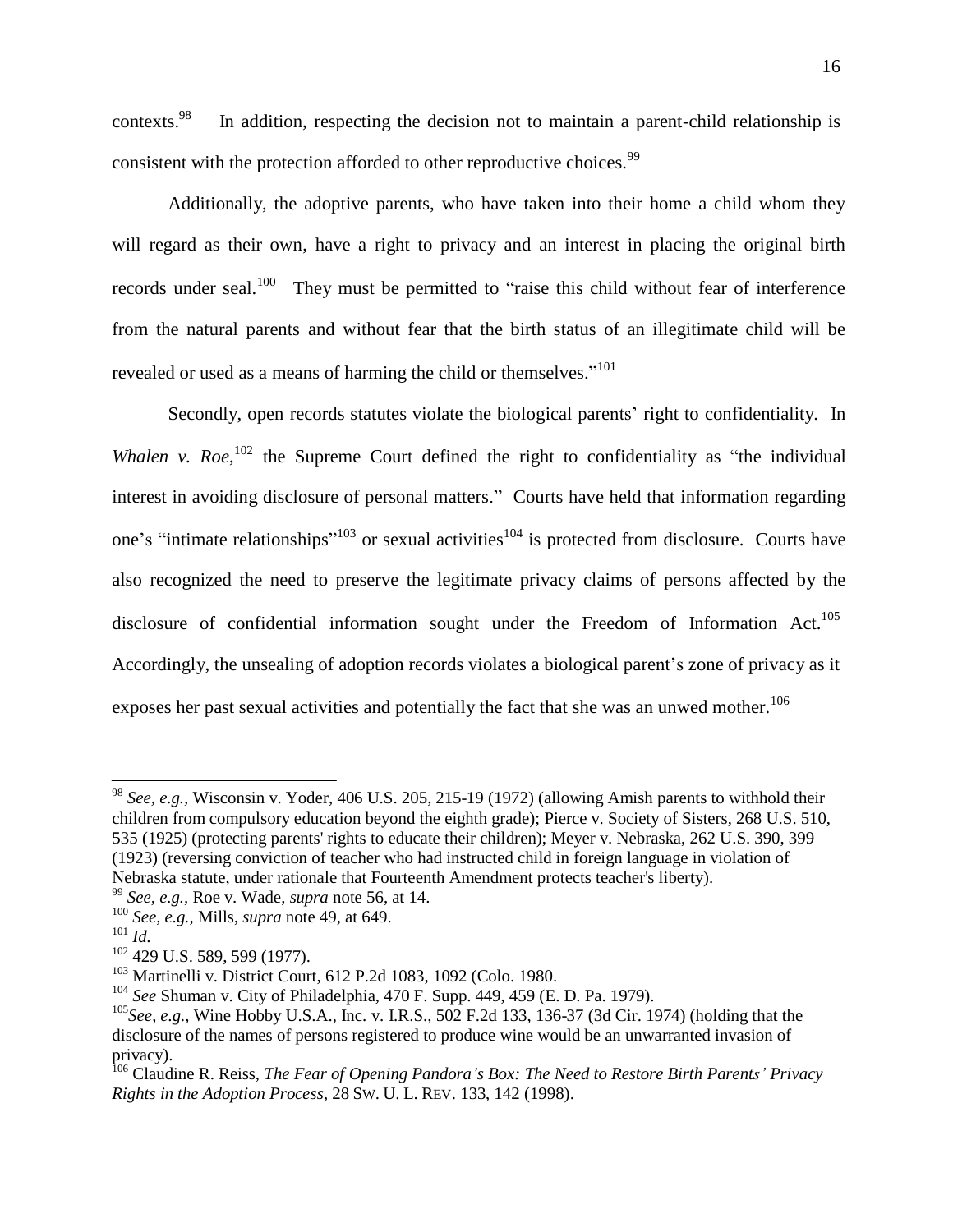Finally, open records statutes violate women's right to reproductive choice and the right to terminate the parent-child relationship. In *Margaret S. v. Edwards*, 107 the court noted that the freedom over reproductive autonomy includes the entire decisional range, both the decision to bear children,  $108$  as well as the decision not to bear children.  $109$  Accordingly, a birth parent's right to terminate the relationship with her child by placing the child for adoption should be afforded the same anonymity, confidentiality, and privacy that is given in the context of the right to abortion. When faced with an unwanted or unplanned pregnancy, many women struggle with the decision to abort or to place the child for adoption. Woman who fear public disclosure of their unwanted pregnancies may be more likely to choose abortion, as it affords for lifelong anonymity.<sup>110</sup> Thus, eliminating the guarantee of confidentiality in the adoption process limits a woman's reproductive autonomy.

#### **V. Alternative to Open Records Statutes**

There are better ways to balance the birth parents' privacy interests against the adoptees' desire for information other than the going to the extreme of unsealing adoption records. The optimum balance can be achieved by requiring birth parents to disclose medical and ethic information and undergo genetic testing and establishing, promoting mutual consent registries, and protecting open adoptions and post-termination contact agreements.

<sup>107</sup> 488 F. Supp. 181, 190 (E.D. La. 1980).

<sup>108</sup> *See, e.g.,* Cleveland Bd. of Ed. v. LaFleur, 414 U.S. 632, 640 (1974) (striking down regulations that "penalized the pregnant teacher for deciding to bear a child"); Skinner v. Oklahoma, 316 U.S. 535, 541 (1942) (striking down court-ordered sterilization as violative of right to procreate, which is "fundamental to the very existence and survival of the race").

<sup>109</sup> *See,* Carey v. Population Services Int'l, 431 U.S. 678, 685 (1977); Roe v. Wade, *supra* note 56, at 13; Eisenstadt v. Baird, *supra* note 56, at 453; Griswold v. Connecticut, *supra* note 87, at 498.

<sup>110</sup> *See* Massey v. Parker, 362 So. 2d 1195, 1199 (La. Ct. App. 1978) (Schott, J., dissenting) ("a cavalier disregard for the mother's right of privacy might discourage abortion as an alternative to abortion").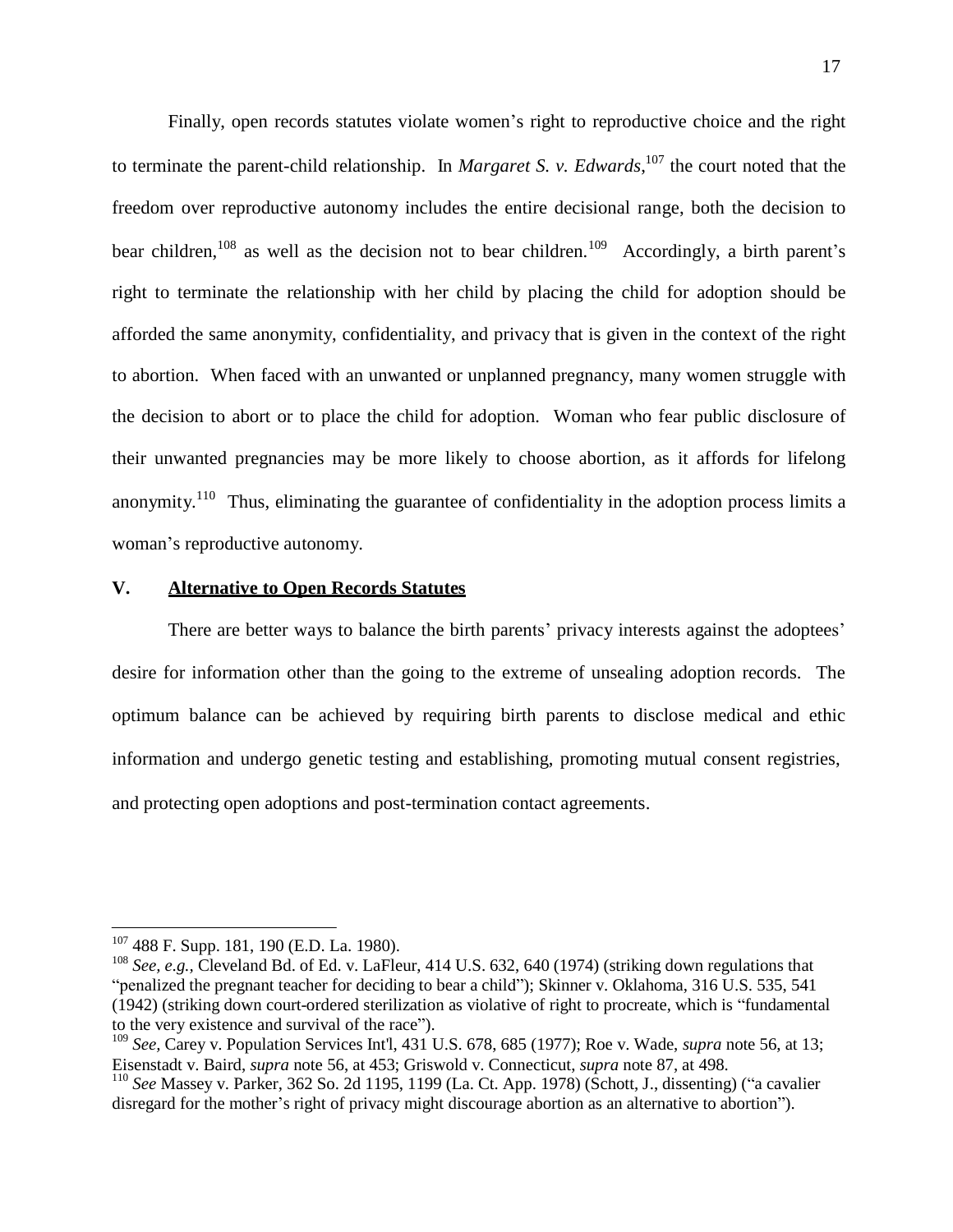#### **A.** *Medical Information and Genetic Testing*

Most states have statutes dictating precisely what information must be disclosed to the adopted parents at the time of adoption. Although the specific requirements vary by state, biological parents are often required to disclose some or all of the following information: the circumstances under which the child came to be placed for adoption; a medical history of the biological mother and, if known, the biological father; a medical history of the adoptee, if such history exists; information regarding the age, nationality, race, ethnic background, and religious preferences of the biological parents; the educational level of the biological parents; a physical description of the biological parents; and the existence of other children born to the biological parents.<sup>111</sup> While the biological parents are required to disclose this information at the time of the adoption, not all states mandate the release of this information to adoptees upon reaching the age of majority. $112$ However, the adoptees' interest in their medical and genetic background supersedes the birth parents' privacy interests in this own non-identifying medical information. Therefore, the states must require its disclosure.

Unfortunately, information collected at the time of the child's adoption may be of limited value.<sup>113</sup> Parents who surrender children for adoption are often young, and many diseases will not be manifested at that time. Thus, requiring information about other family members, such as grandparents and other extended relatives, will provide further clues. Nevertheless, the potential benefits to the child of possessing this genetic information is further limited by the lack of a mechanism for updating this health information. Currently, Texas is the only state that mandates

<sup>111</sup> Lindsay J. Mather, *The Impact of the Genetic Information Nondisclosure Act on the Disclosure of Information in Adoption Proceedings*, 78 U. CIN. L. REV. 1629, 1638 (2010). <sup>112</sup> *See id.*

<sup>113</sup> Lori B. Andrews & Nanette Elster, *Adoption, Reproductive Technologies, and Genetic Information,* 8 HEALTH MATRIX 125, 130 (1998).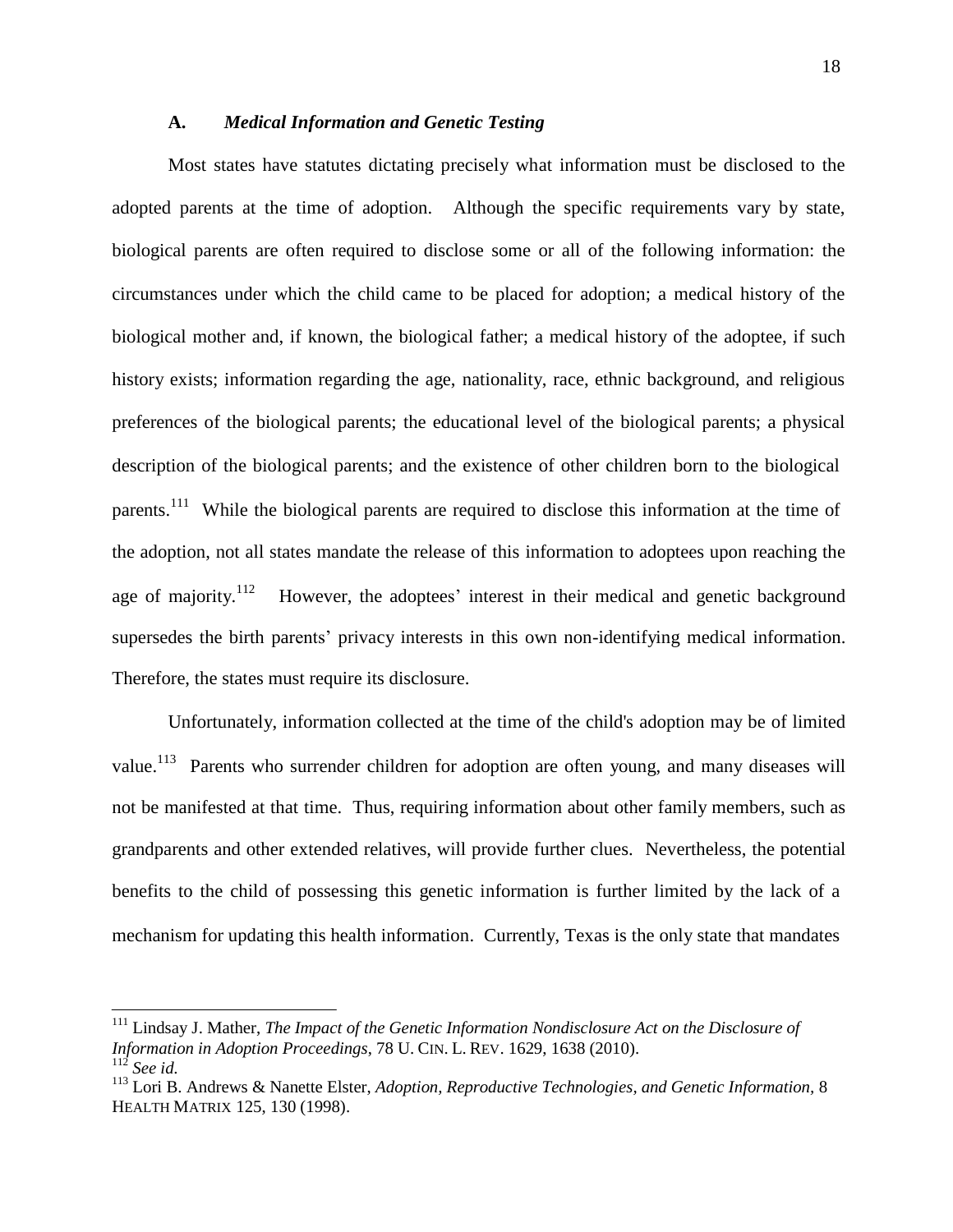updating health information, although no penalties are imposed by the statute for failing to supplement the record.<sup>114</sup>

Currently, no statutes require the biological parents to undergo genetic testing during the adoption process.<sup>115</sup> However, doing so would greatly benefit the adoptee, birth parents, adoptive parents, and the state. Adoptees should be aware of their genetic makeup and their families' because depending on the way a particular genetic condition is inherited, an individual could be a carrier of the genetic mutation that causes a particular condition, even if the person is unaffected.<sup>116</sup> Adoptees would benefit from this testing requirement by being able to prepare for and prevent potential conditions to which they may be genetically predisposed. In addition, providing birth parents' genetic test results to adoptees gives them a more complete picture of their genetic makeup than merely the results of their own genetic test.

By undergoing genetic testing, birth parents gain more insight into their own genetic information and predispositions.<sup>117</sup> It may reassure biological parents that their children are as well-equipped as possible to prevent and treat future genetic-based conditions. Moreover, giving this genetic information to adoptees may protect the birth parents' privacy by reducing the court's willingness to unseal the adoption records.<sup>118</sup> Courts may no longer find "good cause" to unseal records so that adoptees may obtain their biological parents' genetic and medical information.

<sup>&</sup>lt;sup>114</sup> Tex. Fam. Code Ann. § 162.005(f) (West 1996) ("The department, licensed child-placing agency, parent, guardian, person, or entity who prepares and files the original report is required to furnish supplemental medical, psychological, and psychiatric information to the adoptive parents if that information becomes available and to file the supplemental information where the original report is filed.").

<sup>115</sup> Andrews & Elster, *supra* note 113, at 131.

<sup>116</sup> Mather, *supra* note 111, at 1641.

<sup>117</sup> *Id.*

<sup>118</sup> *Id.* at 1647.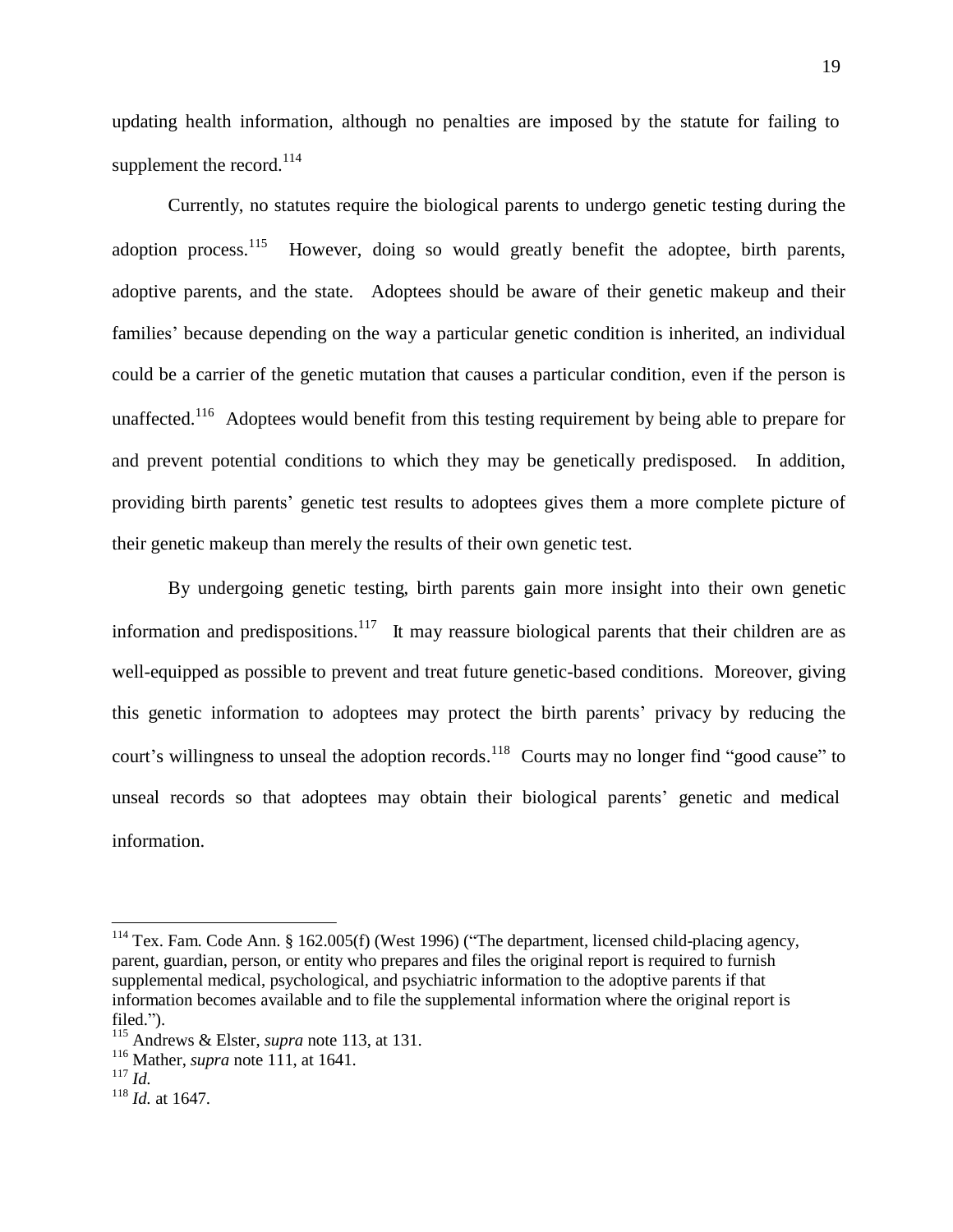Adoptive parents are automatically have less information about their adopted child than if they had biologically conceived the child. Mandating genetic for birth parents helps to alleviate this disadvantage by providing adoptive parents with more information about the adoptee's background, which further equips them to raise and care for the child.<sup>119</sup> Supplying this information to adoptive parents further solidifies the new family and mimics the normal birth parent-child relationship as children naturally question their parents about their heritage, and parents disseminate this information.<sup>120</sup>It also enables the adoptive parents to better prepare for and prevent the child's future genetic conditions. In turn, medical expenses are lessened because adoptive parents can focus on prevention, rather than treatment.<sup>121</sup>

States would reap the rewards of a genetic testing requirement in numerous ways. It would lower overall health care costs as it is less costly to prevent a genetically-predisposed condition than to treat it once it manifests.  $122$ Additionally, judicial resources would be conserved as fewer adoptees would petition the courts to unseal their adoption records for medical reasons. 123

Ultimately, a requirement that biological parents undergo genetic counseling during the adoption process would be advantageous to all parties involved. All parties benefit by being able to focus on preventing the manifestation genetic conditions. Adoptees benefit by obtaining a more complete overview of their background and history. Biological parents' privacy is protected by reducing the likelihood that a court would unseal the adoption records and disclose their identifying information. Finally, the state benefits by reducing its health care costs and conserving its judicial resources.

<sup>119</sup> *Id.* at 1648.

<sup>120</sup> Reiss, *supra* note 106, at 141.

<sup>121</sup> *Id.*

<sup>122</sup> *Id.* at 1649.

<sup>123</sup> *Id.*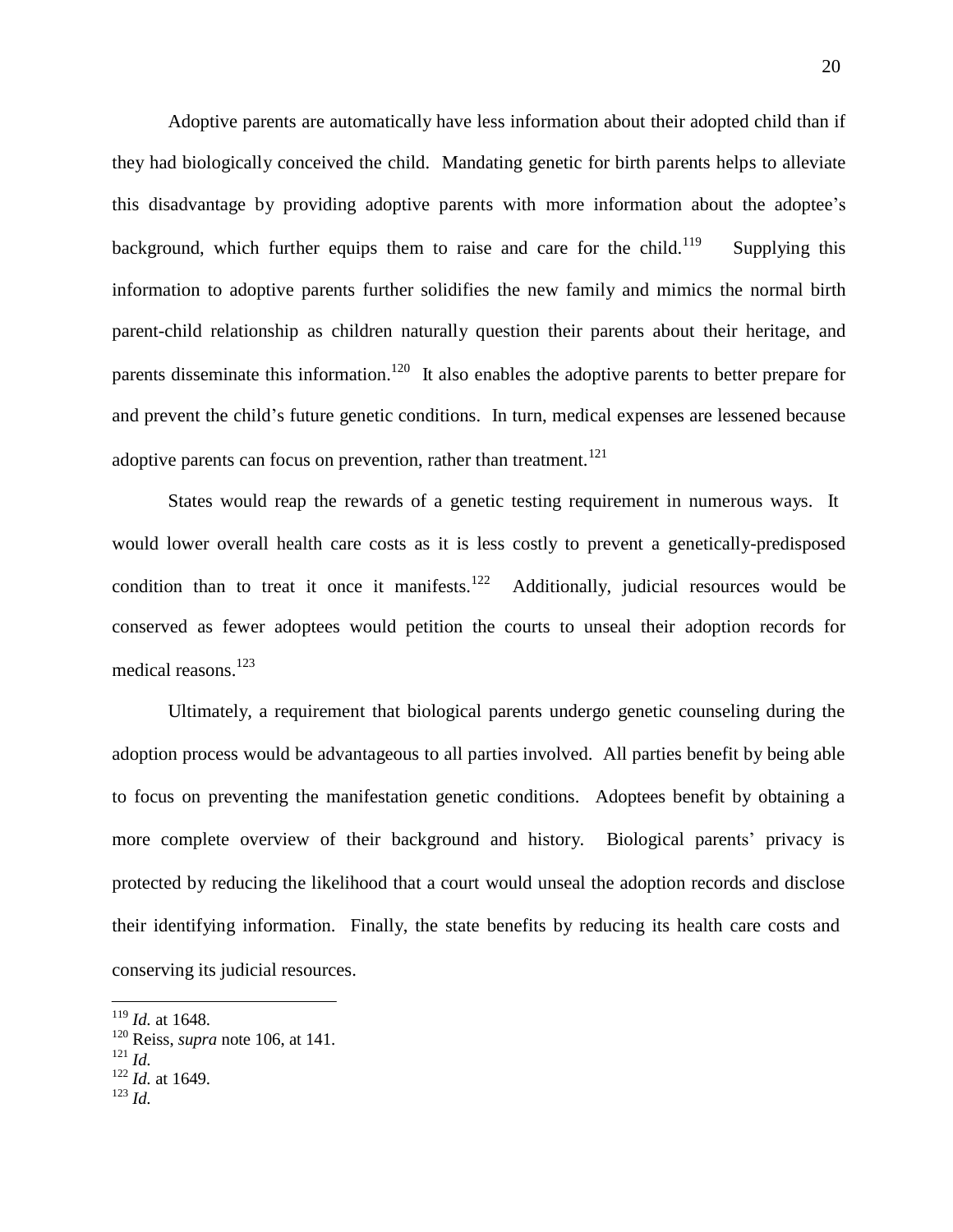#### **B.** *Mutual Consent Registries*

There are two types of adoption registries that facilitate the acquisition of identifying information: (1) passive, voluntary mutual consent registries and (2) active, confidential intermediary system.<sup>124</sup> Passive mutual consent registries, which are coordinated by the state or outsourced to an agency, require adoptees and birth parents to seek out the registry and provide their names and contact information in order to participate. If both parties have provided their identifying information and consent to its release, then each party is notified and given the information.

Another system which may be employed to manage birth records is an active consent registry. If either the birth parents or adoptee desires to locate the other, then a confidential intermediately is appointed to locate the "missing" party.<sup>125</sup> Once the "missing" party is found, the intermediary informs him that the other party requested release of her identifying information and that she may choose whether or not to do so.<sup>126</sup> Then, her response is relayed by the intermediary to the party that initiated the search.<sup>127</sup> A biological parent's refusal to consent effectively ends the process, preventing the adoptee from access to any information.

Passive mutual consent registries are the preferable option as they better protect the biological parents' expectation of privacy. However minimal it may be, the confidential intermediary is still intruding into the biological parent's "new " life. These registries have been criticized as being ineffective because most people do not know of their existence or how to register and use them.<sup>128</sup> Therefore, it is imperative that states not only counsel biological

<sup>124</sup> Cabellero, *supra* note 13, at 294-95.

<sup>125</sup> *Id.*

<sup>126</sup> *Id.*

<sup>127</sup> *Id.*

<sup>128</sup> Cabellero, *supra* note 13, at 296.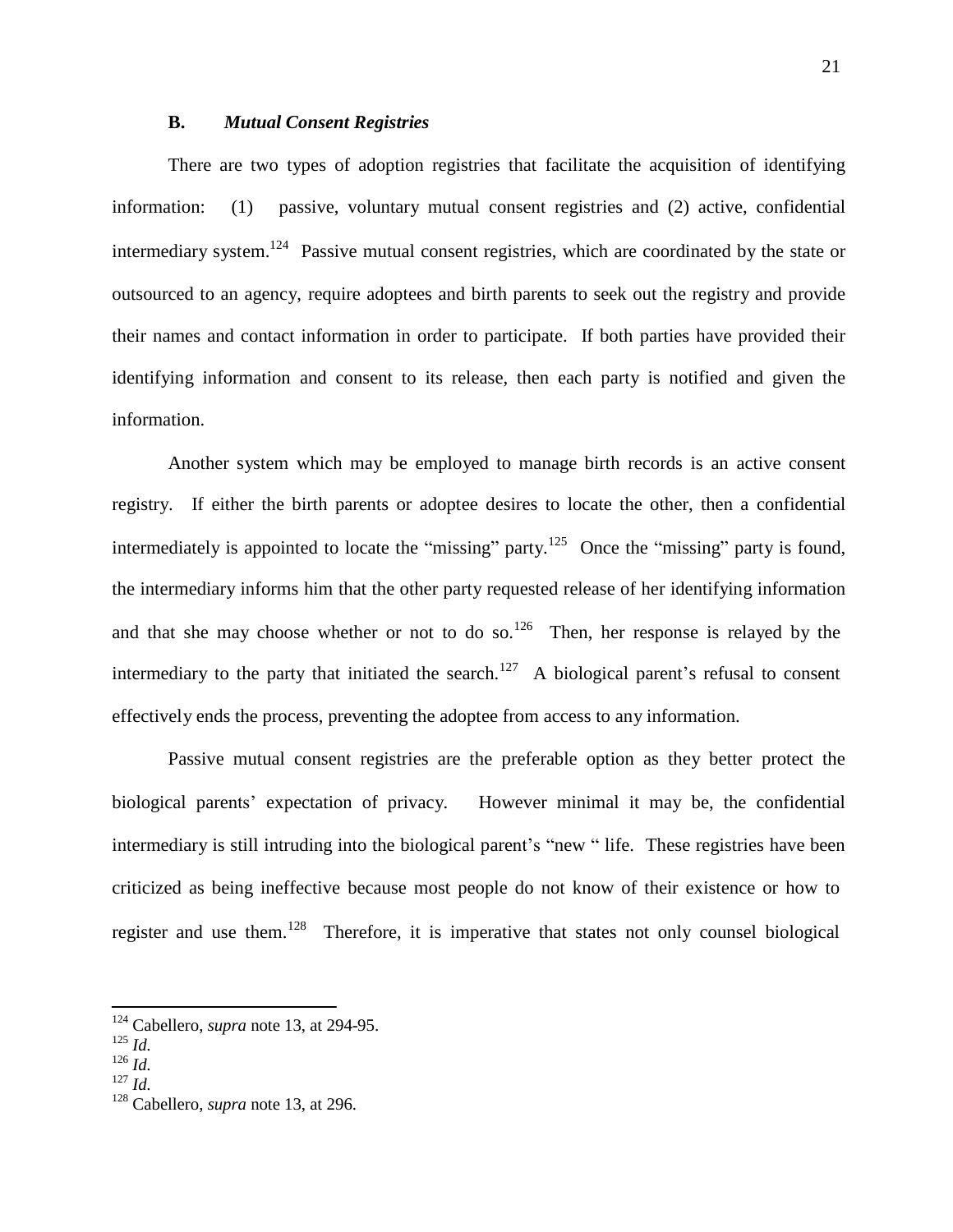parents about the registry and their options, but also run a public information campaign to create and raise awareness of the registry's existence.

Moreover, current mutual consent registries operate only at the individual state level.<sup>129</sup> In today's transient society, this system could hinder the reunification of parties that have moved from the state where the adoption occurred. Thus, it is crucial that Congress create a national mutual consent registry or the states must promote the interstate cross-referencing of registries.

## **C.** *Open Adoptions*

In open adoptions, the biological and adoptive parents agree to maintain an ongoing relationship after the parties relinquish their parental rights.<sup>130</sup> The parties decide on the degree of contact between the biological parents and the adoptee, which can range from sporadic letters or telephone calls to regular visits.<sup>131</sup> Supporters of open adoptions contend that open adoptions benefit all members of the adoption triangle.<sup>132</sup> Open adoption may ease the pain and anguish that biological parents experience in giving a child up for adoption. The biological parents retain some ties to their child, thus "alleviating the fears the birth [parent] has about the adoptive placement."<sup>133</sup> Any form of contact or communication, from pictures to visits, will likely provide the birth mother with comfort, knowing the child was placed in a loving family. <sup>134</sup>

Some adoptive parents fear that the biological parent may come to regret her decision to place her child for adoption and come back to "reclaim" the child.<sup>135</sup> However, allowing the biological parent to be a part of the child's life, and see how happy the child is with the adoptive

<sup>129</sup> Cahn & Singer, *supra* note 69, at 163.

<sup>&</sup>lt;sup>130</sup> ARTHUR D. SOROSKY, ET AL., THE ADOPTION TRIANGLE 63 (1984).

<sup>131</sup> *Id.*

<sup>132</sup> Behne, *supra* note 23, at 80.

<sup>133</sup> *Id.*

<sup>&</sup>lt;sup>134</sup> LOIS GILMAN, THE ADOPTION RESOURCE BOOK 116 (1998).

<sup>135</sup> *Id.* at 115.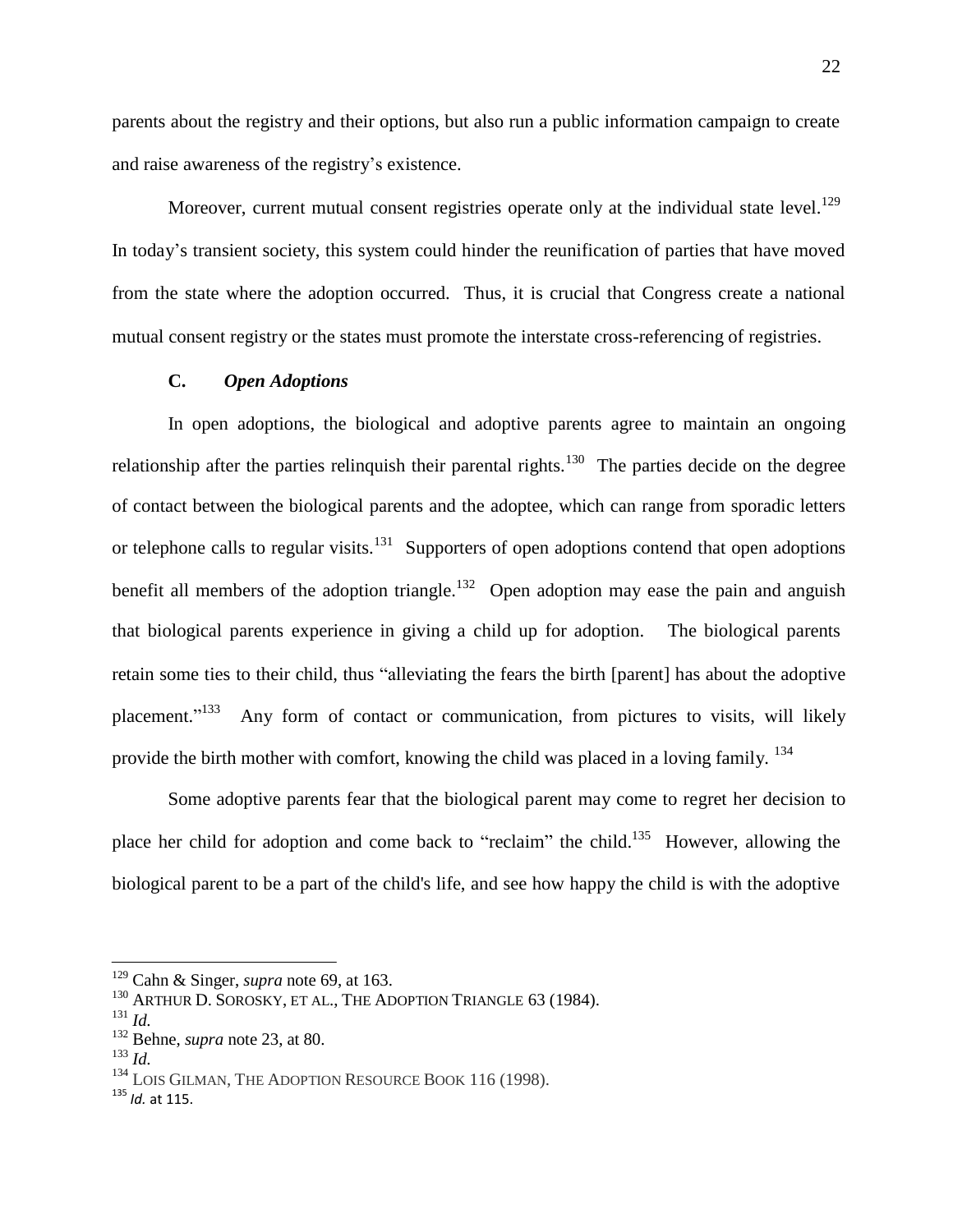parents, may alleviate these fears.<sup>136</sup> If the biological parent does later come to regret her decision, there is often little recourse in the courts.<sup>137</sup> The adoptive parents' failure to comply with any post-termination agreement for visitation or communication would not provide a biological parent with grounds to revoke her consent or the adoption.<sup>138</sup> However, the adoptive parents' fear that the biological parents will return and interfere with their familial unit is eliminated because the adoptive parents are aware of the biological parents' involvement and can monitor it. $^{139}$ Moreover, any relationship with the biological parents will likely facilitate the adoptive parents in explaining adoption to the child.<sup>140</sup>

Lastly, open adoptions benefit the adoptees by allowing them ability to communicate with the biological parents allows immediate and constant access to any information about which they may be curious.<sup>141</sup> Open adoption provides children with opportunities to learn about who they are, without guilt or concern that such communication is a betrayal to their adoptive family.<sup>142</sup> Ideally, the child will come to realize that both his biological parents and relatives and his adoptive parents love them, and in turn providing an extended support network on which the child may rely.<sup>143</sup>

Some states have embraced open adoptions by permitting courts to grant limited posttermination contact within the final adoption decree.<sup>144</sup> For instance, Section 161.2061(a) of the

<sup>136</sup> *Id.*

<sup>137</sup> Leigh Gaddie, *Children's Interests: Open Adoption*, 22 J. AM. ACAD. MATRIMONIAL LAW. 499, 504 (2009).

<sup>138</sup> *See, e.g.,* ARIZ. REV. STAT. ANN. § 8-116.01(F); FLA. STAT. ANN. § 63.0427(1); MD. CODE ANN., FAM. LAW. § 5-308(d); OR. REV. STAT. ANN. § 109.305(7).

<sup>139</sup> Gaddie, *supra* note 137, at 507.

<sup>140</sup> *Id.*

<sup>141</sup> *Id.* at 511.

<sup>142</sup> *Id.*

<sup>143</sup> *Id.* at 512.

<sup>144</sup> Dan Tilly, *Confidentiality of Adoption Records in Texas: A Good Case for Defining Good Cause*, 57 BAYLOR L. REV. 531, 546 (2005).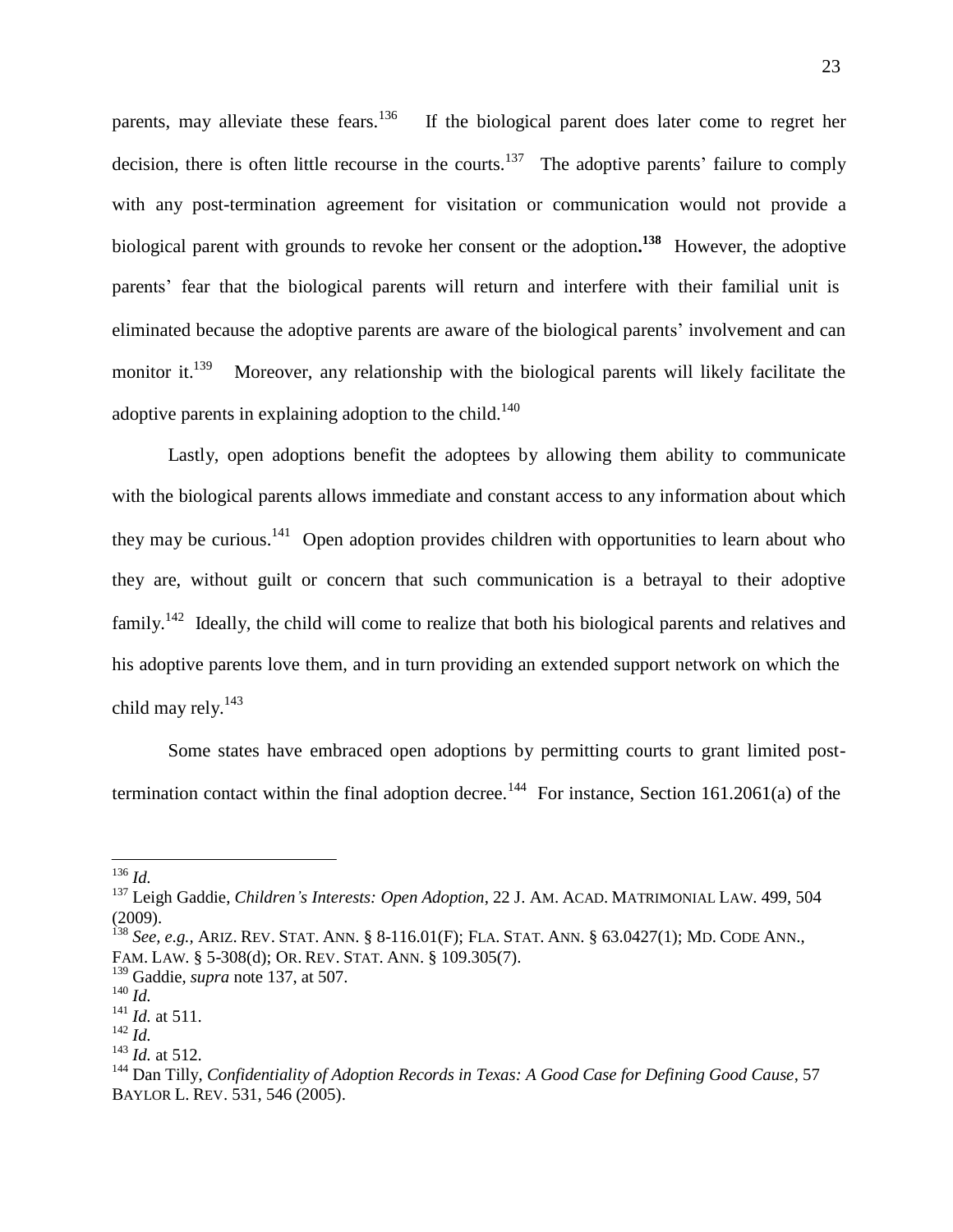Texas Family Code permits a court to order limited post-termination contact between an adoptee and a biological parent who has voluntarily relinquished her parental rights.<sup>145</sup> If the court finds that limited post-termination contact would be in the best interest of the child, the court may include provisions in the termination decree allowing the biological parent to receive information about the child, provide written communication to the child, and have limited access to the child. $146$ 

### **VI. Conclusion**

Not only does confidentiality in the adoption process protect the biological parents' fundamental right of privacy, but it promotes the state's interest in ensuring the integrity of the adoption process. When biological mothers opt for adoption rather than abortion, which guarantees lifelong anonymity, they must be able to rely on the statutory promise of confidentiality. In reliance of this promise, the biological parent of an adult adoptee has established new life relationship and perhaps a new family unit and may have chosen not to disclose her past unwanted pregnancy and decision to place the child for adoption. Her right to familial privacy must be protected from the preverbal "knock on the door" by the adult adoptee.

Adoption represents a new beginning for the adoptee, adoptive parents, and biological parents. Confidentiality in adoption records permits biological parents to move beyond a painful chapter in their lives in favor of a fresh start. It also enables the newly formed adoptive family to develop strong, loving relationships without the stigma of illegitimacy on the child. While confidentiality may unfortunately serve as a barrier to a happy reunion between adoptees and their biological parents, it serves a vital function of ensuring the parties new chapters in life that will not be disrupted without a proper demonstration of "good cause."

<sup>145</sup> Tex. Fam. Code Ann. 161.2061(a) (Vernon Supp. 2004-2005).

<sup>146</sup> *Id.*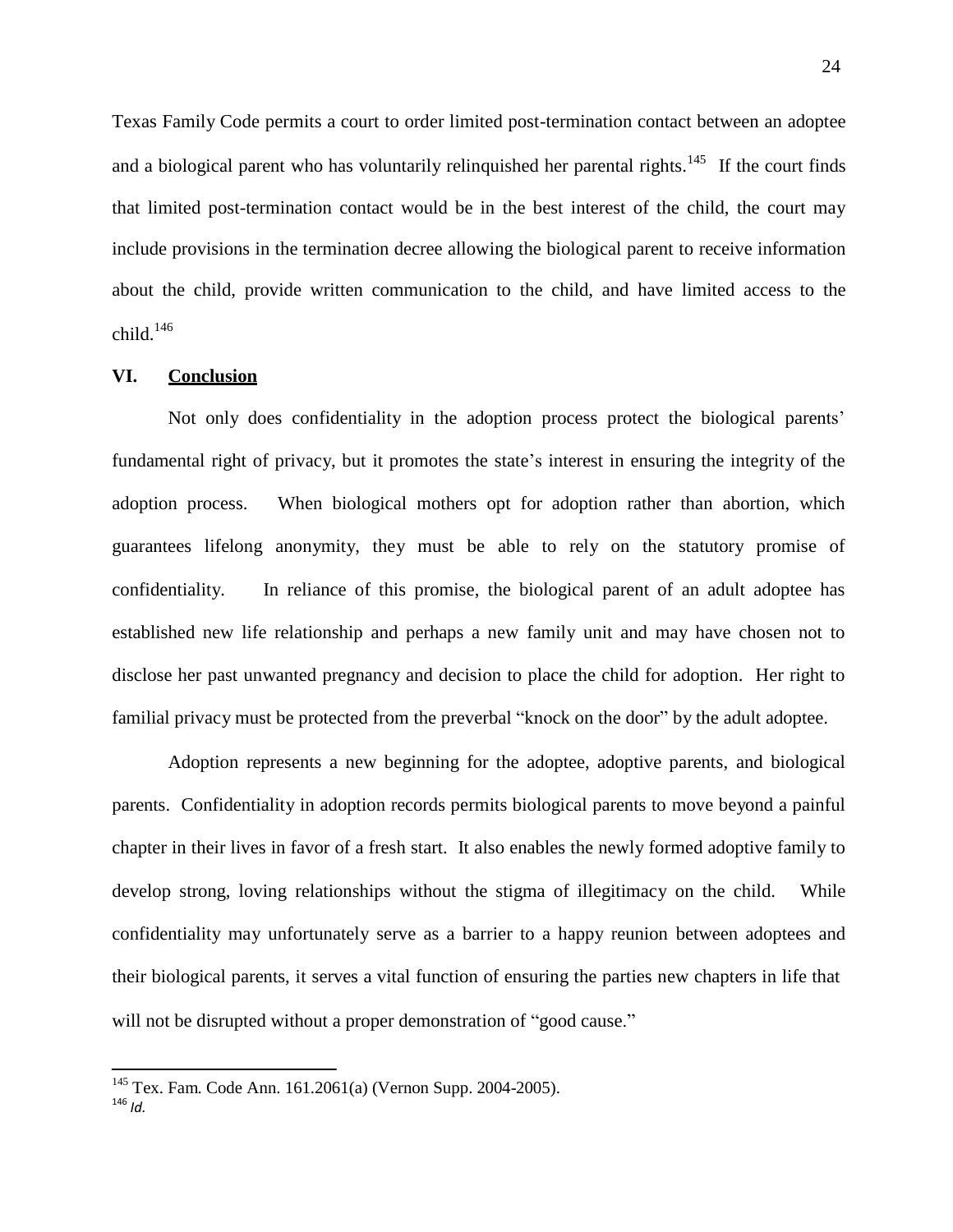The proper balance between confidentiality and openness can be achieved by mechanisms other than the dramatic, unwarranted step of opening adoption records. Adoptees should be given as much information about their origins and backgrounds as possible, short of any information that would identify their biological parents. Requiring birth parents to disclose family medical histories and ethnic information and undergo genetic testing and establishing and promoting mutual consent registries gives significant opportunities to adoptees while continuing to protect the identity of biological parents.

Today, doctors are more adept at combating and predicting diseases and disorders due in part to the advent of genetic testing and expanding knowledge about hereditary diseases and medical predispositions. The genetic testing requirement would afford adoptees an opportunity to take advantage of these medical advancements, placing them in virtually the same position as non-adopted persons. However, biological parents' privacy is protected by maintaining the confidentiality of their identifying information. All parties involved, including the state, benefits from the decrease in medical expenses may focusing on preventing diseases, as opposed to treating them after manifestation.

The voluntary consent adoption registries create a mechanism for the disclosure of identifying information only where there is a mutual desire for that information to be revealed. Therefore, the biological parents' privacy is more adequately protected.

Finally, open adoptions and agreements regarding post-termination contact between the biological parent and the adoptee gives the parties the autonomy to decide what is in their best interests. Obviously, biological parents who desire confidentiality would not opt for such an arrangement. But it affords biological parents the opportunity to have some level of continuing contact with the child that they have placed for adoption, while simultaneously permitting the